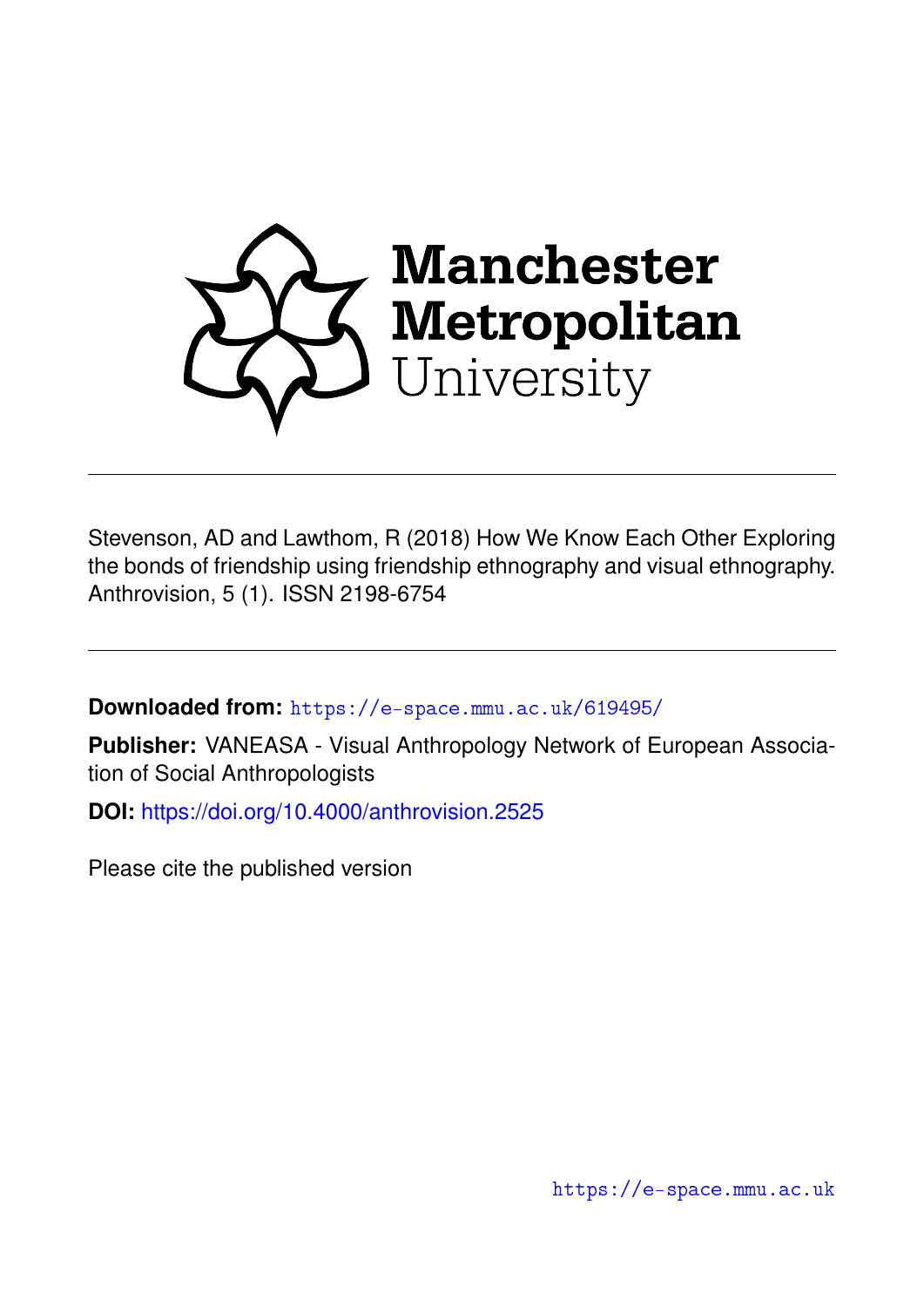How We Know Each Other: exploring the bonds of friendship using friendship ethnography and visual ethnography

Stevenson, Andrew, Manchester Metropolitan University, [a.stevenson@mmu.ac.auk](mailto:a.stevenson@mmu.ac.auk) Lawthom, Rebecca, Manchester Metropolitan University, [r.lawthom@mmu.ac.uk](mailto:r.lawthom@mmu.ac.uk)

# **Abstract**

This paper presents that argument that by combining the methods of friendship ethnography and visual ethnography, friendship itself reveals itself to be a practicebased, suffuse, routinized and emplaced phenomenon. We have used film and interviews to explore the practices that cement friendship bonds amongst four friendship pairs. In exploring practices and spaces that bind friendship pairs, research was undertaken with participants with whom the primary researcher and filmmaker is already acquainted to varying degrees of intimacy. Situating the research amongst friends, treating participants according to the ethics of friendship, draws us closer to an understanding of the nature of their bonds. The use of documentary film as a sensory practice that documents practice more vividly than verbal accounts alone can, used alongside friendship ethnography, draws the research closer to the non-verbal aspects of friendships that epitomize intimacy. Our close encounters with these pairs, enhanced by the medium of film, enable us to argue that friendship itself is a practice which is founded on something done (practice-based), embedded in wider social networks (suffuse), enhanced by regular contact (routinized) and contextualized in space (emplaced).

Key Words: Friendship, ethnography, visual, documentary, emplaced, practice

# **1. Introduction: friendship**

This paper explores bonds that hold a particular friendship together, using a fieldwork technique that acknowledges the family-like resemblances that exists between friendship and research ties. Rather than studying individuals from afar (Fine, 1994), in a style that is often called participant observation, it makes sense here to set friendship and fieldwork (with their many parallels), side by side, and to study one using practices that are common to the other. Hence, the decision has been made interrupt the tendency to study friendship from a distance, and to study friendship amongst friends, according to the dialogical ethics of friendship. The emphasis here is on researching friendship within a dialogic dynamic rather than an observational one (Bakhtin, 1986).

With this in mind, the aim of this paper is to explore, using qualitative research methods that are outlined below, the nature of friendship bonds in four friendship pairs.

## **1.1 Anthropologies of friendship**

We will begin by locating friendship in the discipline of anthropology, where it has often stood in the shadow of kinship (Beer, 2015). Whilst the importance of friendship bonds has been acknowledged, (Firth,1999), overt ethnographies of friendship have been "few and far between" (Coleman, 2010: p. 197). This owes something to the fact that theoretical writing in the discipline has tended to stress the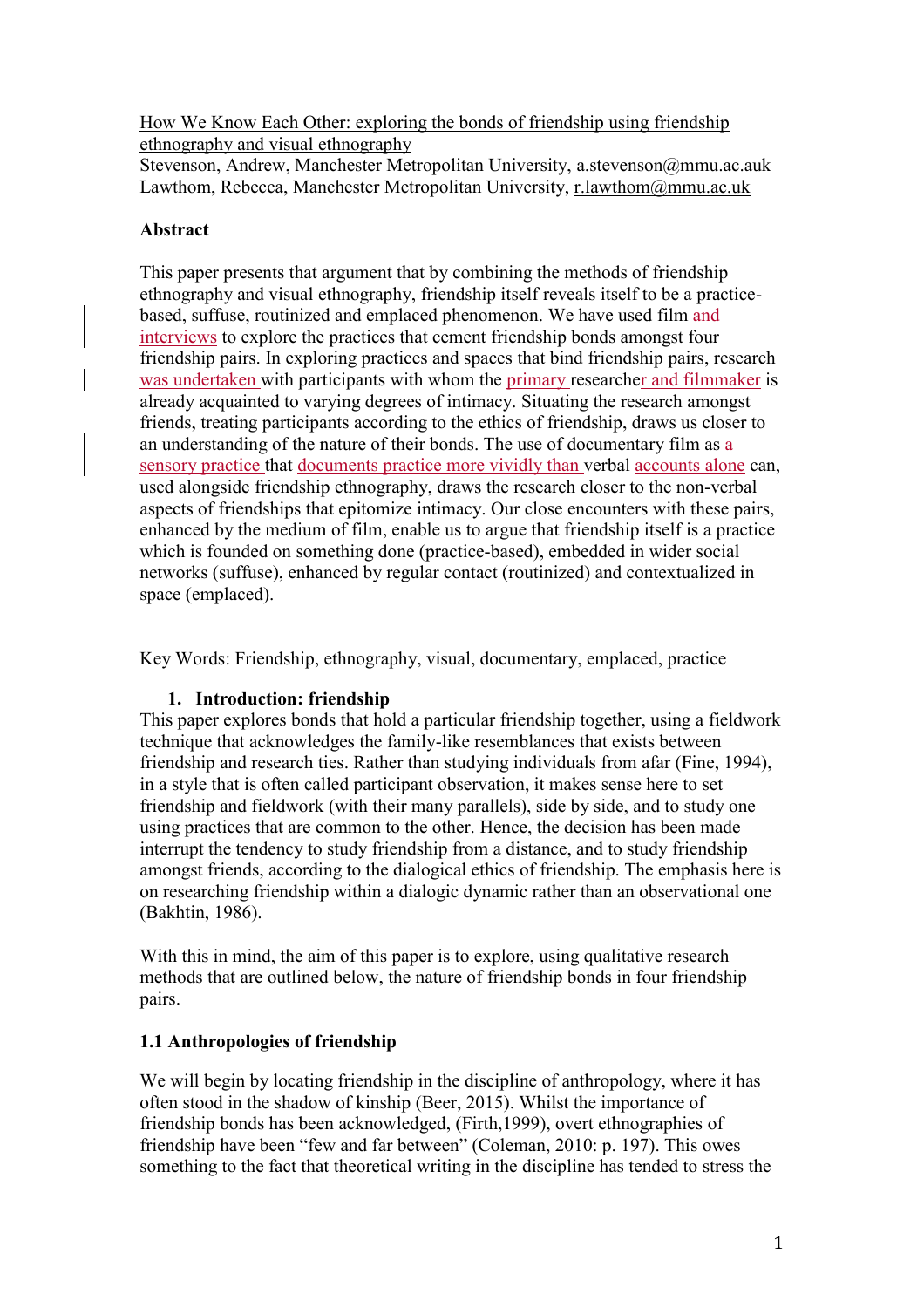importance of externally situated, coercive power relations, rather than interpersonal, leisure based relationships (Beer, 2015). Another reason for the backgrounding of friendship in anthropology may be that theories arising from analyses of economic relations or kinship practices may not have be the ideal tools for apprehending meaning that emerges from everyday practices of acquaintance or affiliation (Paine, 1969).

In this paper we argue, using evidence from fieldwork conducted in the UK, for an exploratory, less theory driven orientation to friendship (Leyton, 1974), in contrast with functionalist approaches to kinship that characterise early anthropology (Paine, 1974). We also argue that an anthropology of friendship may be compatible with kinship studies, considering similarities in their practice, nature and characteristics (Desai & Killick, 2010, Fausto, 2012). One author who does locate friendship closely to kinship is Pitt-Rivers (1973), who assimilates friendship as a form of kin relation, arguing that both have at their core a submersion of self-interest for the sake of others. Pitt-Rivers highlights the heart's role in both these realms, in effectively extending the self into others. The obligations of kinship and friendship practices are regarded in this work as being part of the norms of societies in which these extended selves are embedded. As we demonstrate with the friendship pairs from the current study, friendship bonds are not merely the business of two people, but reflect wider networking affiliations. Marshall (1977) also regards motivations or commitments of kin and friendship as part of wider norms of obligation that are central to Trukese society in Micronesia. Equally, the friendship pairs we explore here are engaging in relations that cannot be seen as detached from the webs of relations of which they form a part.

Another dichotomy emerging from friendship studies is the debatable separation between relations that are private, informal and voluntary, as friendships are typically constructed (Silver, 1989), and those that are public, contractual and societally sanctioned, as kin or economic relations tend to be. One might question these distinctions. We would like to suggest that the domain of private, voluntary relations is "a distinctive creation of the impersonal order central to modern economies and polities" (1997: p. 44), and is thus not a separate realm of human relations that is unconnected to societal institutions (Silver, 1989). As we shall assert in the research presented here, friendship pairs are often thrown together in scenarios that are inseparable from choices about work, parenting and even ageing.

A third question arising from a wider disciplinary perspective is that of the cultural particularity about friendship, which demonstrably has a shifting meaning across cultural settings. Carrier (1999) discusses a so-called Western view of friendship, hewn from internalised "spontaneous and unconstrained sentiment" (1999: p. 21), suggesting that Western terms of reference for relating to the self may not be appropriate for Melanesians, who understand relations in the context of kinship and situated contexts. Carrier's observations about Melanesian friendship should be viewed through the comparative lens of observations presented here, deriving from the UK. And yet we could question the implication that the autonomous, independent self is a Western phenomenon. It has been reported that Mapuche friendship relations reportedly exist between autonomous individuals with individual sentiment playing a strong part (Desai and Killick, 2010). Likewise, Killick's (2009) Peruvian work with the Asheninka highlights "the importance of self-sufficiency and of personal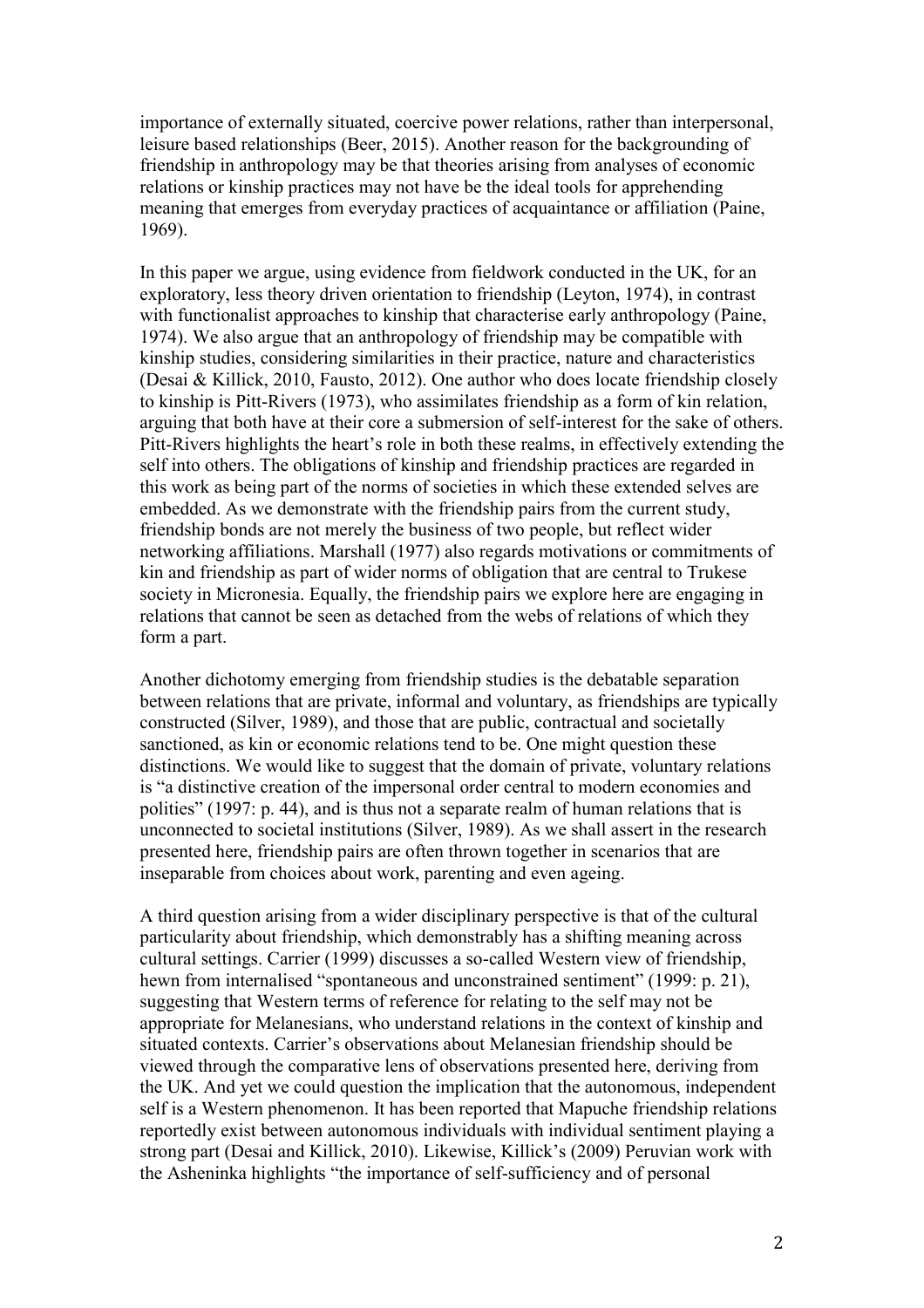independence and autonomy" in the formation of crucial social relationships (2009: p. 705). We will see in the work presented here, even in the UK friendship relations are embedded in broader interpersonal networks.

In this paper, we intend to contribute to an anthropology of friendship by highlighting elements of friendship practice that reveal its parallels with more familial relations, and which show friendship bonds as being inseparable from other forms of interpersonal relations.

# **1.2 Varieties of friendship**

Having briefly reviewed friendship studies in the discipline of anthropology, let us now look a little more closely at the nature of friendship. Friends have been defined as

Somebody to talk to, to depend on and rely on for help, support, and caring, and to have fun and enjoy doing things with

Rawlins, 1992:271

Friends can sometimes be painted as second-class relations, of whom we might say "we're just friends". Werking (1997) deems friendship to be a more fragile, disposable social bond than that which exists between siblings or spouses. A friendship is often based as much on something frequently done with another person (Owton & Allen-Collinson, 2014, Tillman, 2015), or on a shared belief, rather being purely based on an emotionally binding strength of affect.

Friends come and stay together primarily through common interests, a sense of alliance and emotional affiliation

Tillman, 2015: 2

Perhaps because of the lack of an innate or familial bond, friends have been referred to as families we choose (Roseneil & Budgen, 2004), or elective kin (Pahl & Spencer, 2004), and can differ in type and vary in levels of intensity (Pahl & Spencer, 2004, Heaphy & Davies, 2012). Some might be referred to as simple friendships, being based on sharing a single activity (work, leisure, belief, political affiliation). Partners who form simple friendships may rarely meet outside of these contexts, leading to the use of defining terms such as 'work-friend'. Elsewhere intimate relationships have been painted as emerging from friendship-defining, unifying struggles in the context of activism and feminism. Shepard (2015) stresses ways in which friendships can emerge from a desire for social change, with bonds of friendship being the glue that holds activist work together.

Besides being practice based, elsewhere friendships have been recognized as multistranded affairs, based on affiliative bonding as well as a specific practice or cause. Heaphy & Davies conducted ethnographic interviews (Spradley, 1979) in an innercity housing estate with friendship pairs, to investigate the vicissitudes of friendship bonds. Here, one respondent reflects on such a multi-stranded bond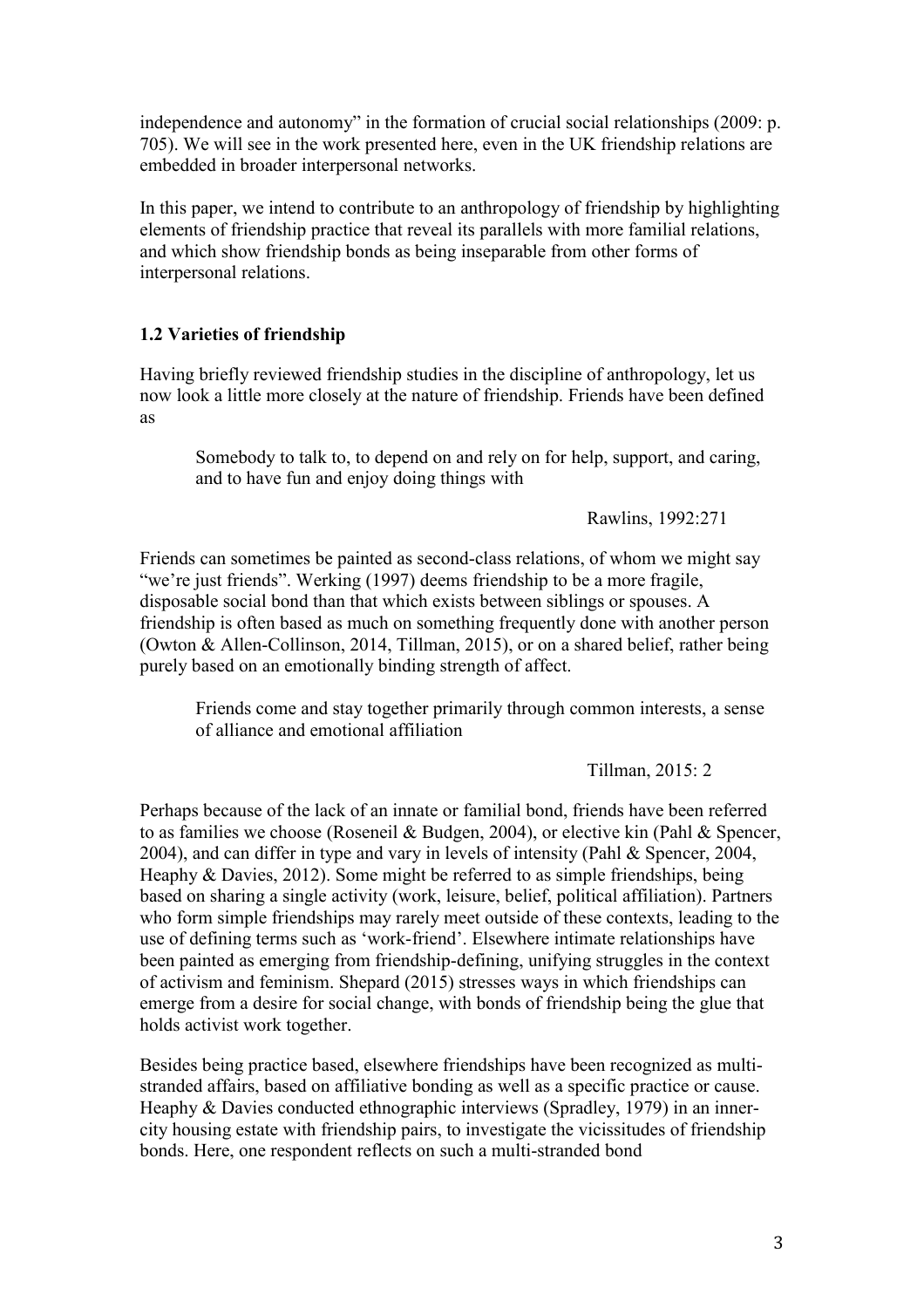Friendship for me has several different levels. The best are 'close friends' – those people who, usually, I have known for a long time, and with whom I have a shared history.

Heaphy & Davies, 2012: 315

In multi-level relationships such as these, interconnectedness can comprise experiences that include "support, reciprocity, commonality, a feeling of kinship and/or being family-like" (Heaphy & Davies, 2012: p.315). Friendship goes beyond dependence on a single, defining practice or belief.

Besides illustrating the multilevel nature of friendship, their data also revealed that the interconnectedness of friendship extends beyond these pairs, into community networks. Participants revealed that these bonds were part of a broader interconnecting webs of friendship relations, showing friendships to be frequently set within wider occupational, leisure, or neighbourhood groups. It has also been suggested that the influence of these shared histories varies across differing social groups. For example, traditional working-class friendships have been seen to thrive on shared experiences from school, work and/or family life. The sharing of such formative experiences solidify arguably yields sustained relationships that form around values of community and continuity (Whyte, 1993, Young and Willmott, 1961). These varieties of friendship highlight the rootedness of interpersonal bonds in shared experience, yielding relationships with kin-like features, such as obligation, care, longevity, and the interdependency of wider webs of relations.

Yet whilst some friendships may endure in ways that family bonds are expected to, it is common for friendships to coalesce around more individualistic pursuits, such as night-life and leisure time activities that provide a

platform for making a personal 'impact' and achieving a sense of significance and distinction in night-time leisure cultures

Winlow & Hall, 2009: 106

We have so far learned that friendship takes many forms, serving a variety of functions. They can run deep, along multiple channels and beyond immediate pairs. They can rely on specific, formative activities. They can also be particularly intense when at times of transition, like bereavement, birth, coming out (Cherry, 1996). Discove.

Yet whilst rooted in incremental shared experience, it is equally important for friendship to remain relevant in the present (Shepard, 2015). Friendships are more binding when incorporated into present, mundane routines and broader webs of obligation or activism

We share the same interests and sense of humour and we meet on a regular basis.

Heaphy & Davies, 2012: 320

This opening section focuses on anthropologies, varieties and characteristics of friendship. We have seen them to be comparable to kinship, differing in levels, part of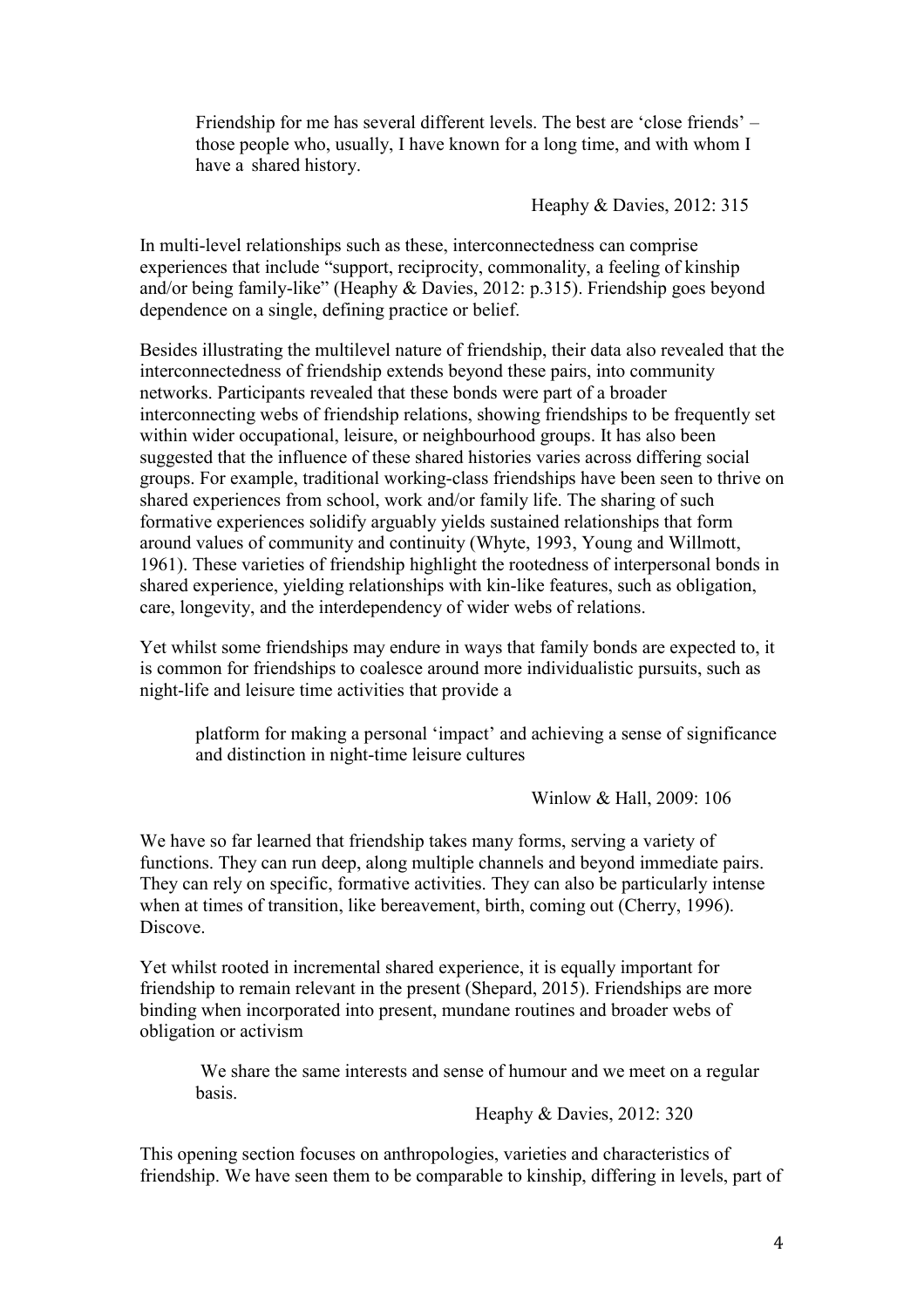larger networks, steeped in obligation, memory, practice, and fluctuating in strength. In this paper, we will present visual-based research to argue that friendship bonds are not only based on liking, but on longevity, regular practice based contact, and on embeddedness in wider social relations.

Let us end this introduction by considering a characteristic of friendship which is especially concerning for ethnographic researchers; its parallel with the research encounter itself. Friendship shares forms of relational entanglement with ethnographic fieldwork. The challenges of operating intimately with participants have been highlighted as ones which engage us both at professional and human levels (Powdermaker, 1967). The dual obligations of retaining the gaze of a social scientist whilst also conducting close interpersonal relations present a unique dilemma (Ager, 1996). Friendship and ethnography both involve entring into another's space, negotiating roles, incrementally deepening of ties, and learning new codes of interaction (Tillman, 2015). Friendship, like fieldwork, raises the dilemma of 'getting out' (Iverson, 2008) when the time has come to end the entanglement. These dilemmas are played out within webs of significance that permeate friendship communities and the field (Geertz 1973).

In view of these parallels, this paper explores bonds that hold friendships together relationally, using fieldwork techniques that acknowledge the family resemblances that exist between friendship and research ties. Rather than by studying individuals from afar (Fine, 1994), it makes sense here to set friendship alongside fieldwork; to study one using practices common to the other. In qualitative research, there is a constant decision-making process about how closely to work with, to know, the subject (Fine, 1998). Here the decision has been made to study friendship amongst friends, according to the dialogical ethics of friendship. The emphasis here is on researching friendship within a dialogic dynamic rather than an observational one (Bakhtin, 1986).

The aim of this paper is to explore, using two complementary qualitative research methods, the nature of friendship bonds and practices, in four friendship pairs.

## **2. Method**

The current research project was conducted using (i) friendship ethnography (Tillman, 2015), incorporating traditional ethnographic methods (interviewing, participant observation), and (ii) visual ethnography (Pink, 2007).

## **2.1 Friendship ethnography**

Friendship ethnography is a variation on traditional methods of participation (Langdridge et al, 2013). It involves adopting the values, practices and ethics of friendship in a research context. In the practice of friendship ethnography, traditional methods of fieldwork (interviewing, observation) are set alongside friendship building practices; conversation, everyday involvement, compassion, generosity, and 'hanging out' (Tillman, 2015). For example, Cherry (1996) conducted an ethnographic account of a community of people living with AIDS. As well as collecting data through interviews and photography, the researcher engaged in friendship practices with participants. Together, researcher and researched played sport, watched TV, attended and arranged funerals, made hospital visits, all of which added emotional and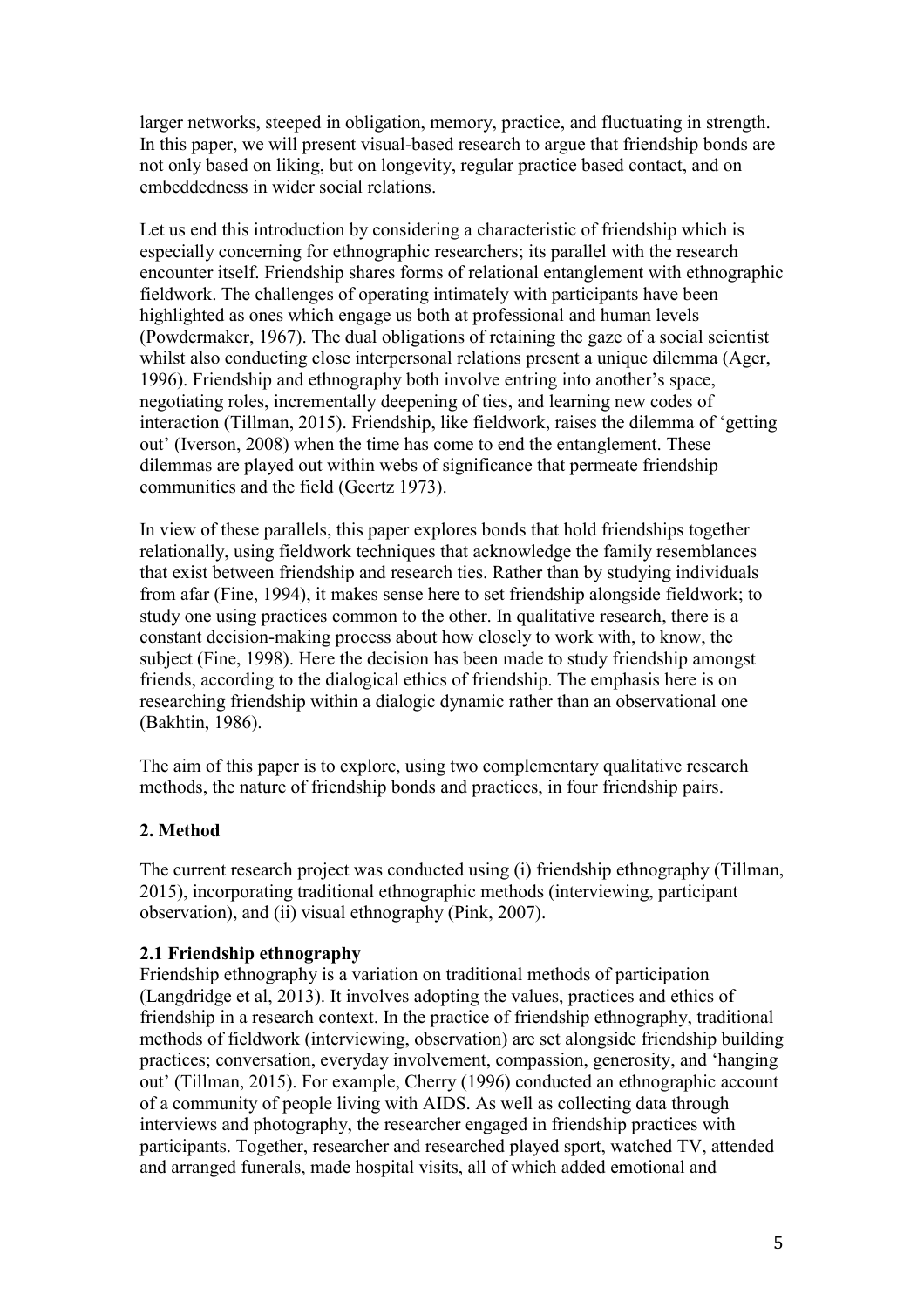relational layers to the relationship. Through this process, the relational dynamics of researcher, participant, and friend grew increasingly entangled. Tillman (2015), in her exploration of an LGBT community, also came to know her respondents interpersonally and culturally, achieving the opportunity to give compassion and devotion, to experience them emotionally and spiritually. The research involved simultaneously talking, sharing activities, exchanging material, writing and exchanging views. Thus, researcher-friendship roles wove together, each one deepening the other. Participants became (and remained) family. Relationships extended through multiple dimensions of life.

In researching friendships, we consider it important to connect to our participants (Owton & Allen-Collinson, 2014). In further interrogating the nature of the relationship between researcher and participant, we argue that whilst all participants may not be considered as friends, we cannot afford to treat them as distant others either.

Through this process, the relational dynamics of researcher, participant, and friend grow increasingly entangled. The nature of the relationships override that of observerobserved, taking us towards a methodological variation on participant observation. A slow pace of research is ideal for such projects. They develop over months or years (Cherry, 1996) and often rely on serendipity, rather than outright planning (Rivoal & Salazar, 2013), very much as friendships themselves do. The friendship ethnography model is less utilitarian than the researcher-participant relationship that prevails in traditional ethnographic work. It reflects the practice of a more person-centred, holistic citizenship. Friendship ethnography is used to get to know others in meaningful, sustained ways (Fine 1994, Tillmann-Healy 2001, Owton & Allen-Collinson, 2014). It can disrupt traditional unequal power relations between researchers and participants, reducing hierarchical separations. It is based around relationships that are dialogical, empathetic, caring and very often (as in the present project), existing.

This embedded research approach does not map neatly onto the traditional notions of ethical protocols that presuppose a linear notion of research, in terms of access and exit routes. Whilst ethical practices were adhered to for the present study, according to the ethical practices recommended by our university and our professional body, the nature of the friendship ethnography researcher-participant dynamic calls for something else. Friendship ethnography draws on an ethics of care (Gilligan, 2008, Held, 2006). Eschewing the idea of a universal deontological set of principles, an ethics of care recognizes and privileges relational ethics. Relationships with participants are recognized as developing, ongoing, enduring and often pre-existing, needing attention to be paid to the context in which they are made, researched with and made sense of. Added intellectual interest brings something more to a relationship, on top of affection, emotional support, or shared practice. Participants who know that a researcher cares and has an emotional link, are more likely to know that their confidences will not be breached, and that their interests will be honored. Similarly, when research is an endeavor approached in the spirit of friendship, emergent outputs can additionally benefit participants in terms of self-understanding and a deepening of a sense of friendship between those involved. Thus, according to this ethics of care, the present study was conducted according to friendship values, according to which the participants themselves might learn about their own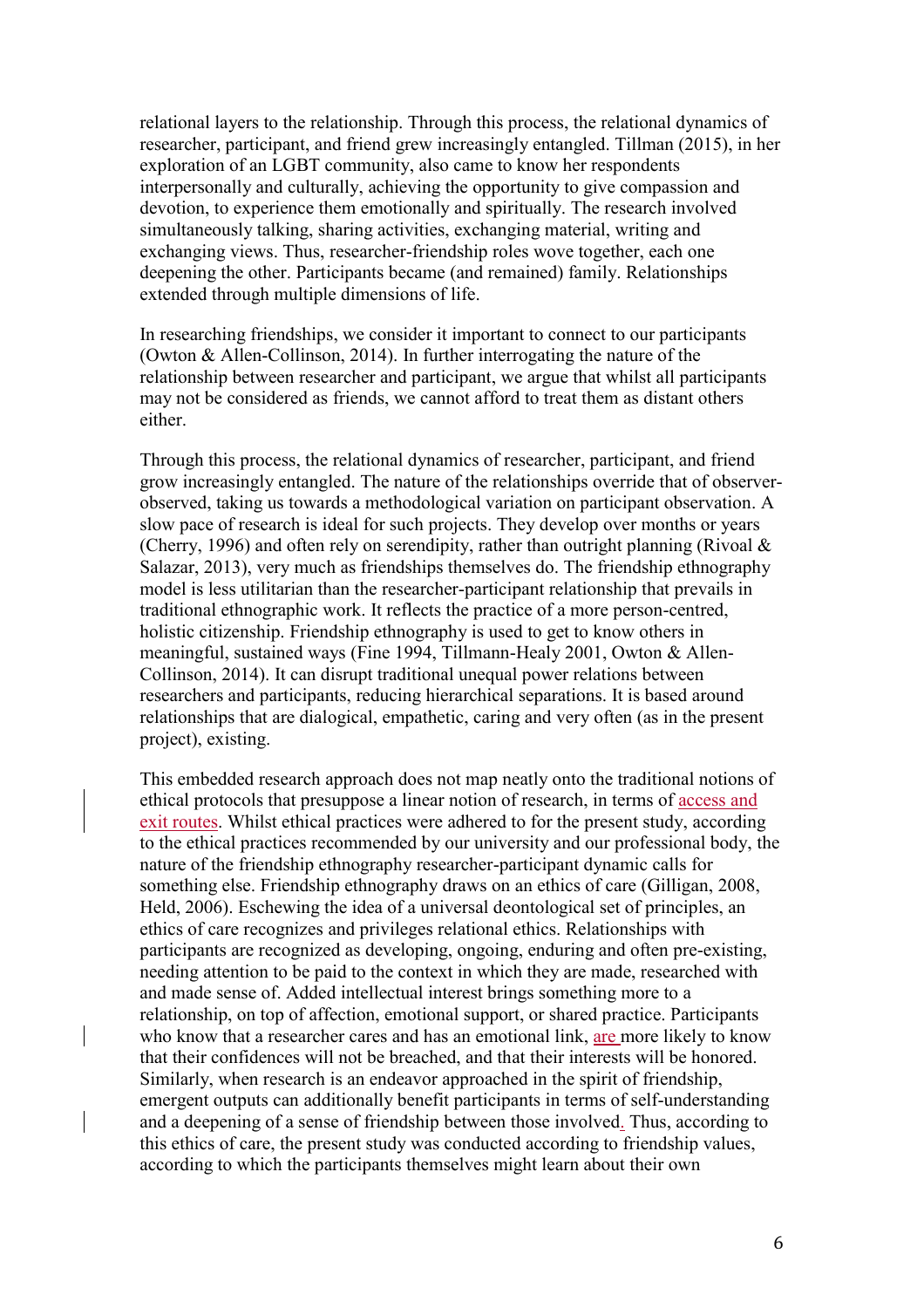friendships, as well as we as researchers learning about them.

The four friendship pairs who feature in this project are not only friends with each other. This research is about friendships, and it occupies spaces within and across friendships. In qualitative research, there is a constant decision-making process about how closely to work with, to know, the subject (Fine, 1998). Here the decision has been made interrupt the tendency to study friendship from a distance.

# **2.2 Visual ethnography**

As well as using friendship ethnography, the present study was conducted through the making of an ethnographic documentary film about friendship pairs. The justification for using this visual element reflects a keenness to demonstrate the nature of friendship ties in ways that that can be seen and heard in a spatial context, rather than merely reported textually, through interviewing.

Friendship pairs regularly practise their bonds on daily, weekly, bases, often through occupational or leisure time activities. The nature of such friendships may not be explicable in conversation or available for capture through just talking. It is argued here that simply asking for participants' accounts using interviews will not enable us to gain full access to quotidian friendship practices. This contention informs our use of visual ethnography (Pink, 2007). As well as hearing the accounts of the eight participants in this study through the use of interviews, the use of documentary film enables us to conceive of participants' thoughts and actions as more than textual (Pink, 2007). Adopting this method enables us to appreciate other forms of knowledge, including imagery, sound, physical settings, dwellings, implements and other possessions that surround our participants. Using film as well as interviews grants access to phenomena wherein so much (practices, silences, routines) is unspoken, acted out. The use of visual and auditory methods helps us to see and hear what people do and where they do it and have those experiences put into words for us.

We are accustomed to regarding thought as something resembling language the mind speaking to itself or, as dictionaries put it, a process of reasoning. But our conscious experience involves much more than this kind of thought. It is made up of ideas, emotions, sensory responses

MacDougall, 2006, 2

It is argued here that the use of film to accompany qualitative interviewing can add to the present literature on ethnographies of friendship (Pahl & Spencer, 2004, Heaphy & Davies, 2012, Owton & Allen-Collinson, 2014, Tillman, 2015) by offering a multisensory portrait of relational practices, thus complementing a growing body of work that is oriented towards reported verbal accounts. Through this research project we aim to explore the nature of four friendships as they are experienced, and the practices that bind them, by hearing participants' accounts, and by seeing and hearing their friendships in action.

## **2.3 Participants**

For the present research project the lead researcher worked with four friendship pairs (one including the lead researcher) over a period of twelve months intensively. The researcher's relationship with the pairs pre-existed and outlasted this time. Time was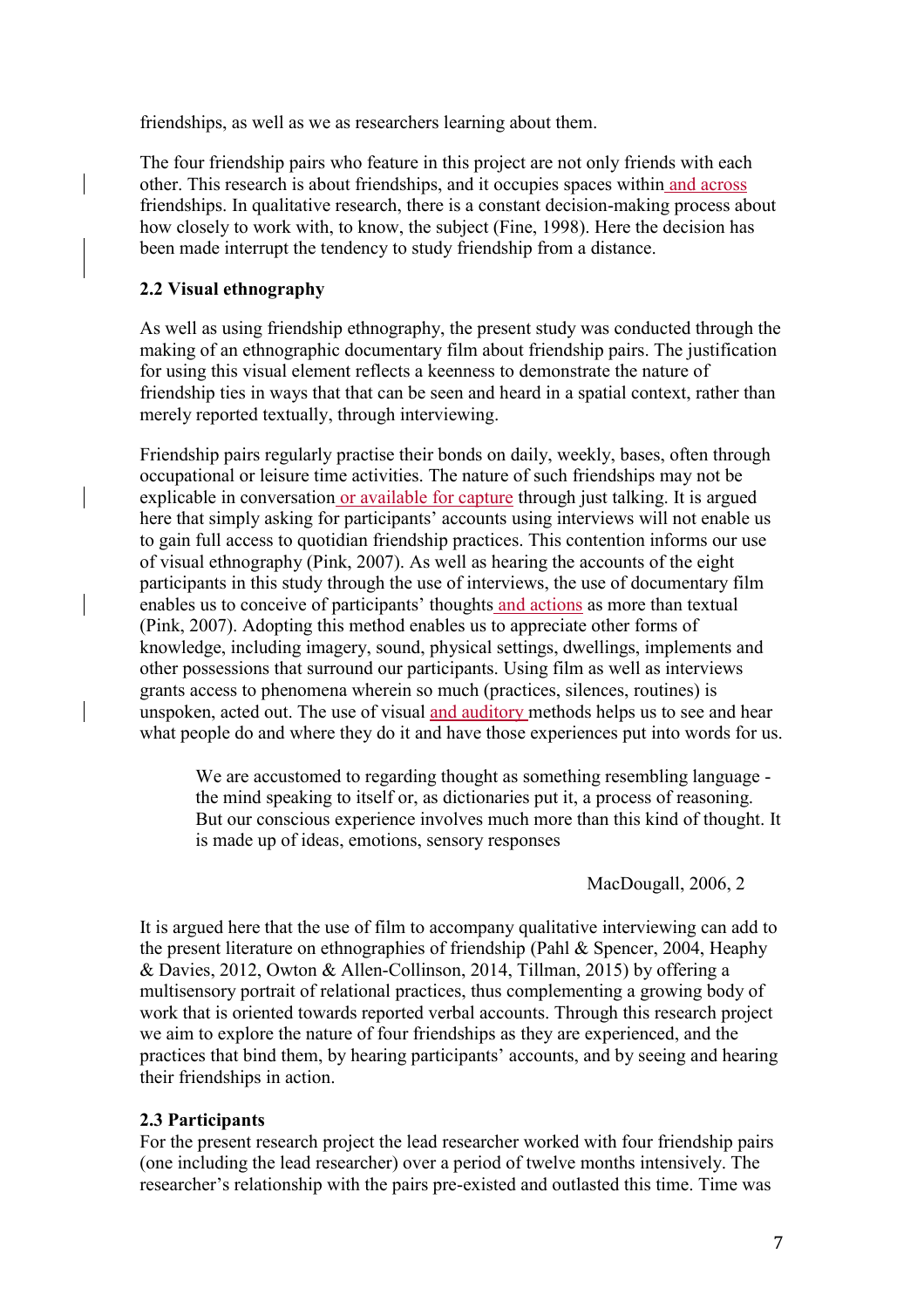spent interviewing, filming and joining in with the practices that occupied and cemented each friendship. Our time together extended to activities as diverse as sharing meals, drinking tea, Scottish country dancing, cycling, engaging in community activism against food poverty, and car sharing. The fieldwork yielded traditional field-notes, transcripts, still photographs, as well as a thirty-minute documentary film, *How We Know Each Other (HWKE),* presented in four 7-8 minute 'chapters'. Each chapter is devoted to a friendship pair. A trailer for the film is available online [\(https://vimeo.com/130013072\)](https://vimeo.com/130013072)) . The full length film has been publically screened in the UK and in Slovenia, in ethnographic film festival contexts. All four friendship pairs fully consented to taking part in the research and to appearing in the resulting documentary film. They have also consented to the use of their first names in this paper, and in the documentary film.

### **Anne and Louise**

Anne and Louise (Chapter 1 of *HWKE)* met through attending a yoga class seventeen years ago. Soon after meeting they began to practice yoga together twice weekly in each other's bedrooms, which they rearrange for the purpose. Anne and Louise were filmed during their yoga practice and interviewed over dinner, cooked by the lead researcher, at Louise's house. The lead researcher has known Anne and Louise for over fifteen years and has practiced yoga with them during this period of acquaintance.

#### **Amy and Laura**

Amy and Laura (Chapter 2 of *HWKE)* met through working together at a UK university, in an office. They began car sharing, taking it in turns to drive, a year before our research project began. Their experience of commuting together in a small, shared space is the focus of our research here. Amy and Laura were filmed and interviewed in their cars during one week of commuting to and from work. The lead researcher has known Amy and Laura for over two years, through an employment context.

### **Ishbel and Barbara**

Ishbel and Barbara (Chapter 3 of *HWKE)* met seven years ago at a local recreational folk music group, and together they provide musical accompaniment for a weekly Scottish Country Dancing class (Ishbel on fiddle, Barbara on keyboard). They rehearse every Monday at Barbara's flat. They were filmed and interviewed during rehearsal and at their dance class. The lead researcher met Ishbel and Barbara through a mutual friend and joined the Scottish country dance class during the fieldwork period. Research with Ishbel and Barbara was conducted during rehearsals and during their class.

#### **Andrew and Zara**

Andrew (the lead researcher) and Zara (Chapter 4 of *HWKE)* met two years ago through volunteering at an anti-food poverty charitable organization. They share the weekly, two-hour task of collecting surplus food from supermarkets and transporting it, by bicycle, to a community kitchen. A research assistant filmed and interviewed Zara and Andrew during and after voluntary work sessions.

#### **3. The nature of the friendship bonds**

The subsequent sections report emergent themes which were derived from thematic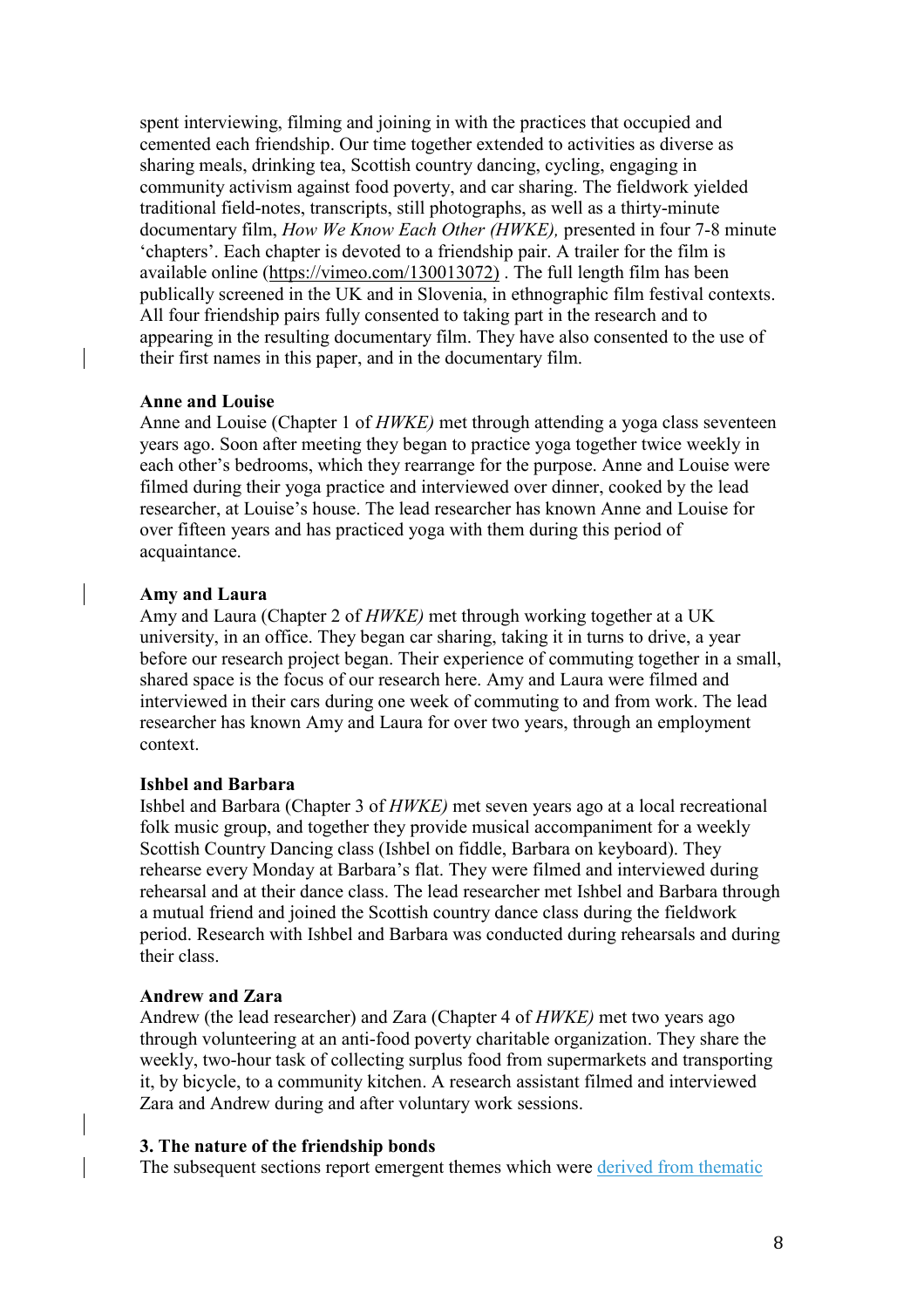analysis of interview transcripts (Braun and Clarke, 2006), that illustrate the nature of the friendship bonds and practices that were evidenced from working with the four friendship pairs. These themes are presented here using quotes from interview transcripts, film stills, reference to the film itself and its soundtrack, which readers can refer to online*.* The visual materials presented and referred to here are to be considered as part of the data itself, to supplement and enhance the interview transcripts and quotes. Similarly, reference to the soundtrack to the film is considered to provide additional evidence for the more than textual nature of the friendships featured here (Butler, 2007, Howe, 2005)

## **3.1 Friendships as practice**

Friendship ties are often predicated on activities or practices that bring people together, rather than on mere affection or personal empathy (Tillman, 2015). We may like our friends, but liking alone may not be enough for friendship. The four friendships featured here are all dynamic affairs, formed as much by doing as by liking. Three of the four pairs met through the very practice that prevails in the research; yoga, music, volunteering

Louise: We met through the yoga didn't we and we just started doing it, and then after a while it just became a habit

The exception, Amy and Laura, already worked together before sharing their commute, but became closer friends once they took this step. Sharing a car, away from the hurly-burly of the shared office, enabled them to deepen their friendship

Amy: The car sharing is an added opportunity to talk about our job and other things that aren't related to work in a closed space we haven't necessarily got at work

The dynamic, practice-based nature of these four friendships facilitates forms of communication that go beyond 'chatting', as Anne puts it

Anne: We've spent so much time together but most of that time has been spent communicating with each other in a very different way to sitting chatting

Levels of communication offered by these friendship practices are multisensory. Barbara heralds the power of music to communicate at a level that transcends words

Barbara: There's something about music that gives you almost a telepathy at times. It's such a wonderful way of communicating

Friendships and the practices through which they begin and thrive are not easily separable, as Zara explains

Zara: The best friendships that I've had are ones where you work on something together. The idea of just becoming good friends simply because you hang out or go to the pub doesn't make much sense to me

As well as being illustrated by participants' quotes, the practice-based nature of these friendships is evidenced on film, through embodiment and through the senses. Figure 1 shows a still taken from a long sequence in which Louise and Anne lay together in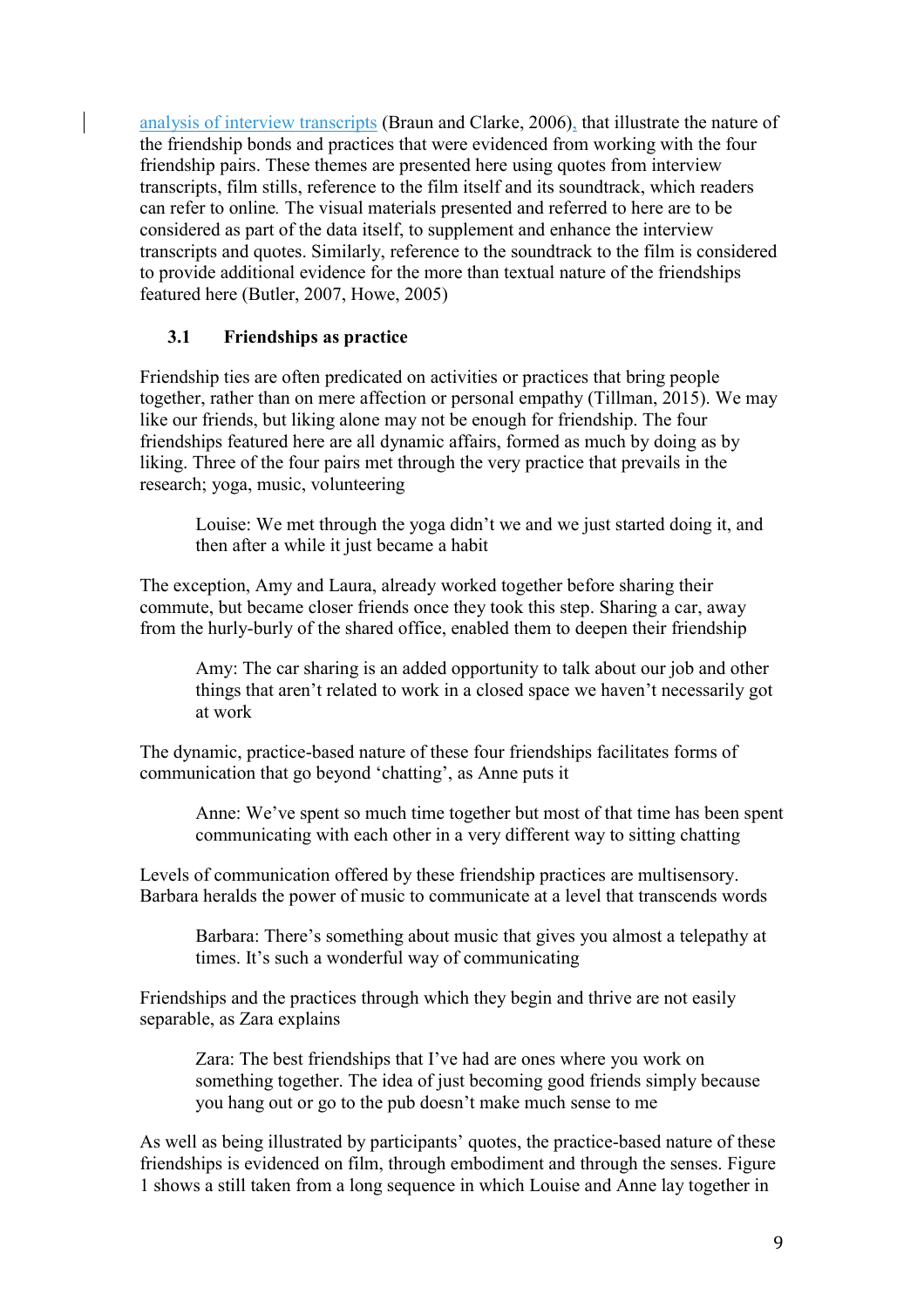silent relaxation, concluding their practice. Over half of the duration of Chapter 1 of the film features the pair engaged in wordless, yet communicative yogic practice. Similarly, for much of Chapter 4 we see Andrew and Zara wordlessly cycling together, moving in synchrony, (Figure 2).



Figure 1. Anne and Louise practising side by side in silence



## Figure 2: Andrew and Zara cycling

The film's soundtrack further demonstrates the importance of non-verbal friendship practices for strengthening bonds. Listen, for example, to Amy and Laura laughing along to their favourite radio show whilst driving to and from work (Chapter 2). Listen too to Barbara and Ishbel playing traditional Scottish music together, doing friendship through sound (Chapter 3).

These prolonged 'friendship doing' sequences are central to *HWKE.* They demonstrate the importance of practice, embodiment and synchrony for these four relationships, as well as the depth of communication without speaking that each of these bonds thrives on. Becoming acquainted through doing, getting to know one another by communicating in ways that transcend conversation, gave the project the title for the resulting ethnographic documentary film: *How We Know Each Other*. These friendship practices – yoga, music, commuting, cycling – are literally *how these pairs of people know each other and enact friendship*.

## **3.2 Friendships as suffuse bonds**

The varying strengths and degrees of friendships are illustrated by the observation that some relationships offer more than (and are not limited to) a shared activity (Pahl and Spencer, 2004). Beyond the practice-based relationship, multi-stranded friendships are suffuse affairs. Intimate pairs nest within wider networks of acquaintance (Heaphy & Davies, 2012). These wider networks may also owe their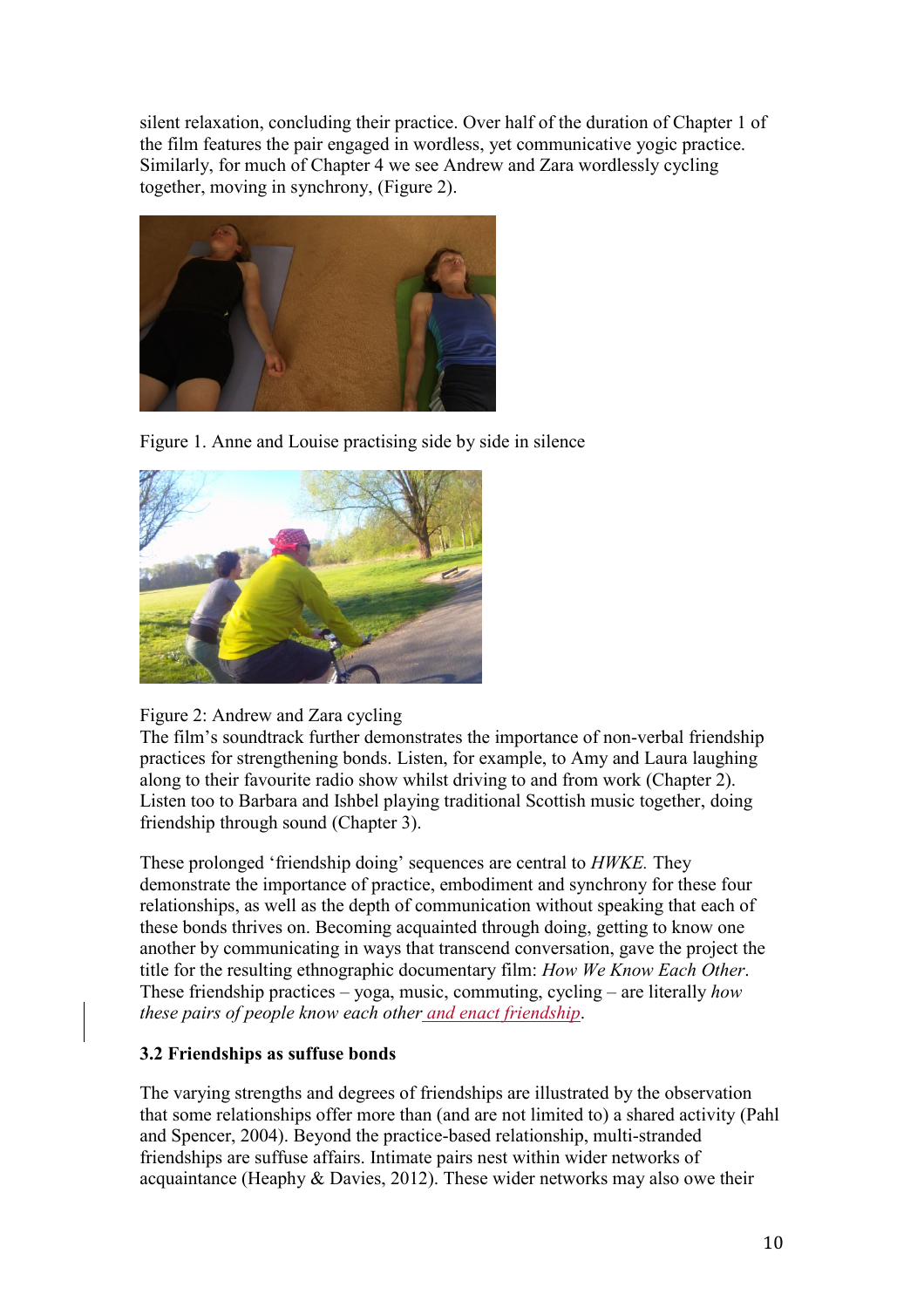existence to the practices upon which the friendships thrive. Barbara and Ishbel came together originally through a network of folk musicians, which was established before they opted to meet regularly as a duo

Barbara: Tricky to pin down the first time we met because we were playing with the same group where you get to know each other rather gradually

Louise and Anne's yoga based friendship arose within a wider community of yogis

Anne: I seem to remember there was a workshop that we went to and we went off to that café for a break. We must have arranged it from there really

Amy and Laura became acquainted through their wider occupational community. They work in a large shared office. Within that network they have created a smaller, shared, mobile space where their friendship practice thrives. The car offers levels of communication that are unavailable at work

Amy: It's definitely easier to talk in the car. We have to keep the volume down a bit in the office and you're very aware that there are several people around you

Suffuse friendships operate within larger networks of practice, such as recreational and occupational communities. Another manifestation of the suffuse nature of friendships is their multidimensional nature. Whilst they may coalesce through shared practice, these friendship pairs also afford longevity, shared histories and affective support. Sharing ups and downs, being there during difficult times, offering companionship, these friendships can offer wellbeing in ways that go beyond the requirements and benefits of the practice that lies at their heart. Yet whilst the practice might maintain the bond, the friendship offers more than regular practice. Affectively, it brings companionship, stability and support amidst the vicissitudes of life. For Laura, for example, the morning commute raises the spirits and helps her manage her early morning mood

Laura: Some mornings I'm a bit grumpy and I just want to stew in my own grumpiness but I like picking up Amy because she always cheers me up, with something

During and after Anne's three pregnancies, doing yoga with Louise offered an opportunity to get back to normal life

Anne: Well we didn't completely stop, did we? I maintained it for a little while and then I'd stop and then I'd gradually come back so we'd have a gently return

Louise: Every time you had a child you swore blind you'd never get back to where you were with it, and lo and behold, two months later we were firing again

When Zara was asked why the weekly pick-up was better with two people she explained the mood enhancing power of companionship

Zara: When you're on a journey and experiencing lots of novel things it's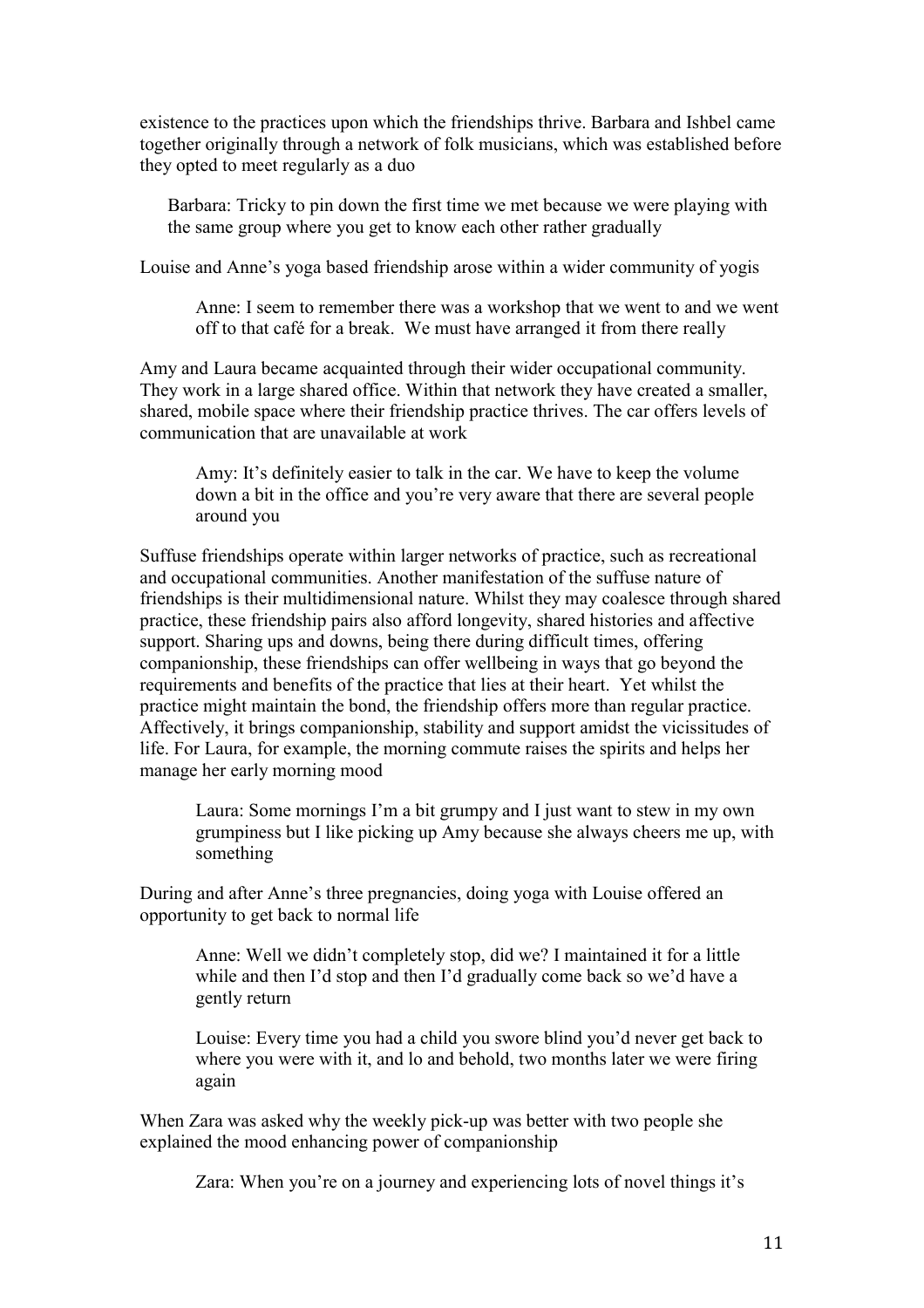quite nice to have a bit of banter about it. Doing it on your own it just feels like you're going from one supermarket to another and you don't really enjoy all the moments in between.

We argue these friendships are doubly suffuse; they are nested in wider communities; they are affective and supportive. Bonds here seem to traverse the everyday practices of travelling, cycling and the biographical disruption of motherhood.

### **3.3 Friendship routines**

Arguably, multilayered friendships that revolve around shared practices are more adhesive still when they are acted out as part of a regular routine (Heaphy & Davies, 2012). Regular, weekly or even daily meetings demonstrate the importance of the mundane present in the maintenance of friendship. This complements the importance of the shared pasts that were discussed in the previous section.

For all four of our friendship pairs, routine is integral. Barbara and Ishbel's meetings take place every Monday and Tuesday evening; the former a rehearsal for Tuesday the dance class. Louise and Anne share a routine for their meetings, and have done for over seventeen years

Anne: We've always maintained it on a Sunday and I think for me there must be something about being brought up Catholic and going to church on a Sunday

Andrew and Zara meet every Wednesday for their early morning pick-up

Zara: It was our anniversary not so long ago. We've been cycling together for a year and a bit and you've barely missed a Wednesday

The daily, weekly, annual rhythms of these friendships add the weight of the present to their accumulated longevity. The mundane regularity of practising friendship together binds affective bonds and prompts the occasional thought about what might happen if these routines should for some reason cease. Here, Louise and Anne dare to contemplate their friendship without the routine of yoga

Anne: The yoga is the way we have connected and that's a big part of both our lives

Louise: I can't imagine our relationship without the yoga. I can't imagine just knowing you and not doing the yoga with you

Ending the routine would mean the end of a large part of the relationship. It would also constitute an unwelcome interruption to a weekly cycle, bringing about what Heaphy & Davies (2012) refer to as a detrimental effect on daily living.

### **3.4 Friendships in improvised places**

During fieldwork it often emerged that friendship bonds were being enacted in improvised spaces that were designed for other purposes. The pairs were 'making do', transforming bedrooms, living rooms and cars into meaningful friendship places. Barbara's living room is transformed into a rehearsal room each week. Laura and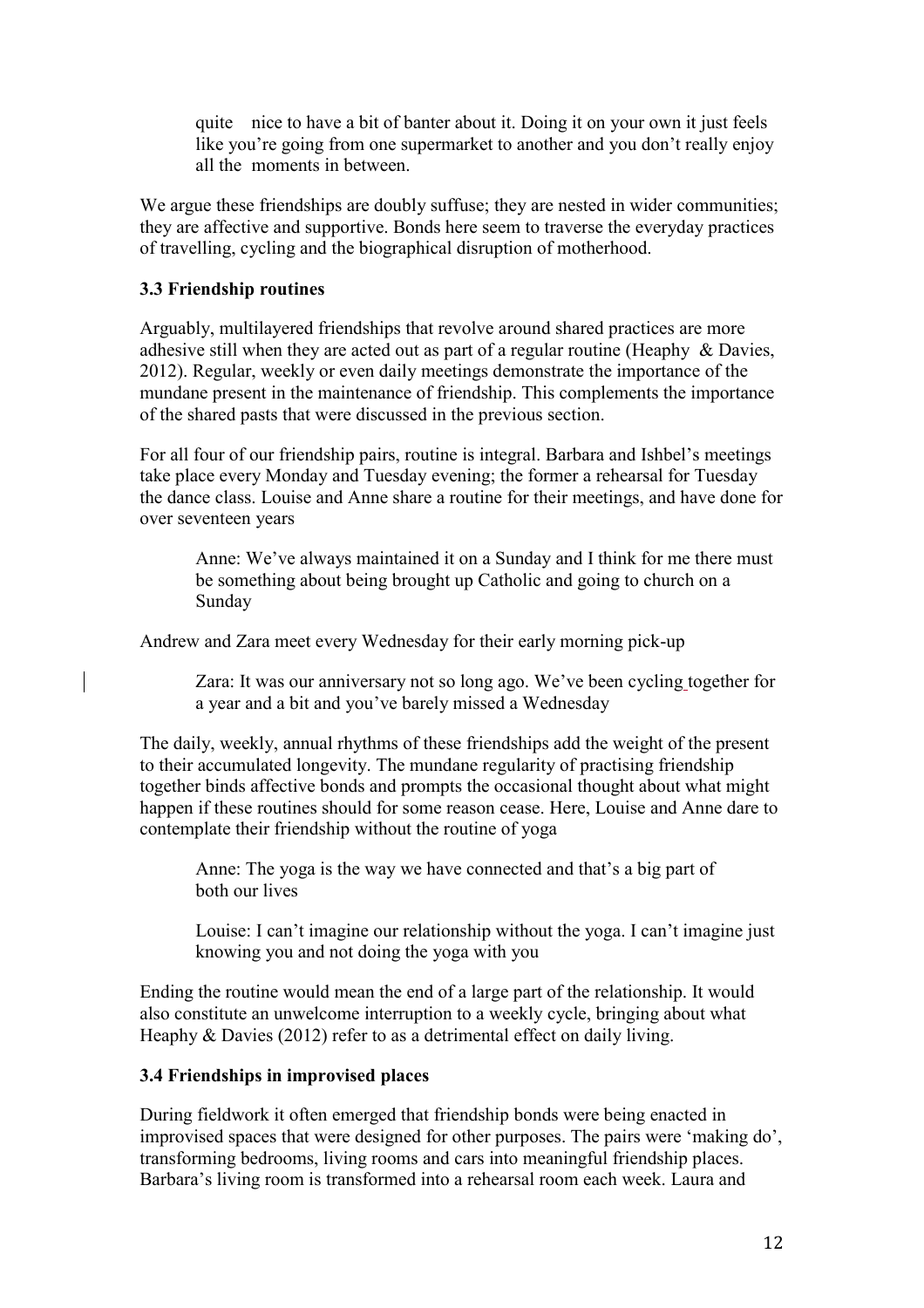Amy's cars are places of reflection and confiding. Here, Anne explains how she and Louise ritually turn their bedrooms into yoga spaces

Anne: You need a reasonable amount of space, but it does mean preparing the space, which is fine. I quite enjoy preparing the room because it's all part of the ritual

Friendship spaces are performed and transformed into being, becoming endowed with additional meaning through repetitive ritual (Cresswell, 2004). Through regular practice, the pairs generate shared friendship narratives that are inseparable from the improvised spaces where they are played out. Louise reflects here on the longevity of her bond with Anne as a function of the time they have shared on the mat space

Louise: I think we've been doing it seventeen-eighteen years. So that's 700 weeks, two hours a week; 1400 hours. That's a lot of time on the mat.

Narratives emerging from spaces that are shared, especially by female friends, have been referred to as containment stories (Hanson & Pratt, 1995). These stories emphasise the role of shared proximity in the production of relational experience through shared bodily practice (Green, 1998). Hanson and Pratt (1995) note the potential for female friendships for transforming spaces into sites of resistance and aspiration

Gendered identities, including aspirations and desires, are fully embedded in – and indeed inconceivable apart from – place

(Hanson & Pratt, 1995: 18).

Historically, women's spatial mobility has been limited, choices of living and working spaces curtailed (Green, 1998). The transformation of mundane or domestic space (bedrooms, living rooms, cars) into places of companionship, wellbeing, creativity and collaboration reveals an assertive place making that draws on routine practice. Central to this construction of emplaced meaning is the notion that shared spaces are safe places to talk (Green, 1998). Interview transcripts can illustrate this point succinctly

Amy: The car feels like quite a safe space to talk and we often sort of deconstruct the day when we're driving home

As well as being illustrated by participants' quotes, film aptly illustrates the emplaced nature of these friendships. Chapter 1 of *HWKE* begins and with Louise gradually transforming her bedroom into yoga practice space in readiness for Anne's arrival. It ends with her restoring her bedroom. In Chapter 3 we see Barbara's living room transformed into a music room (Figure 3).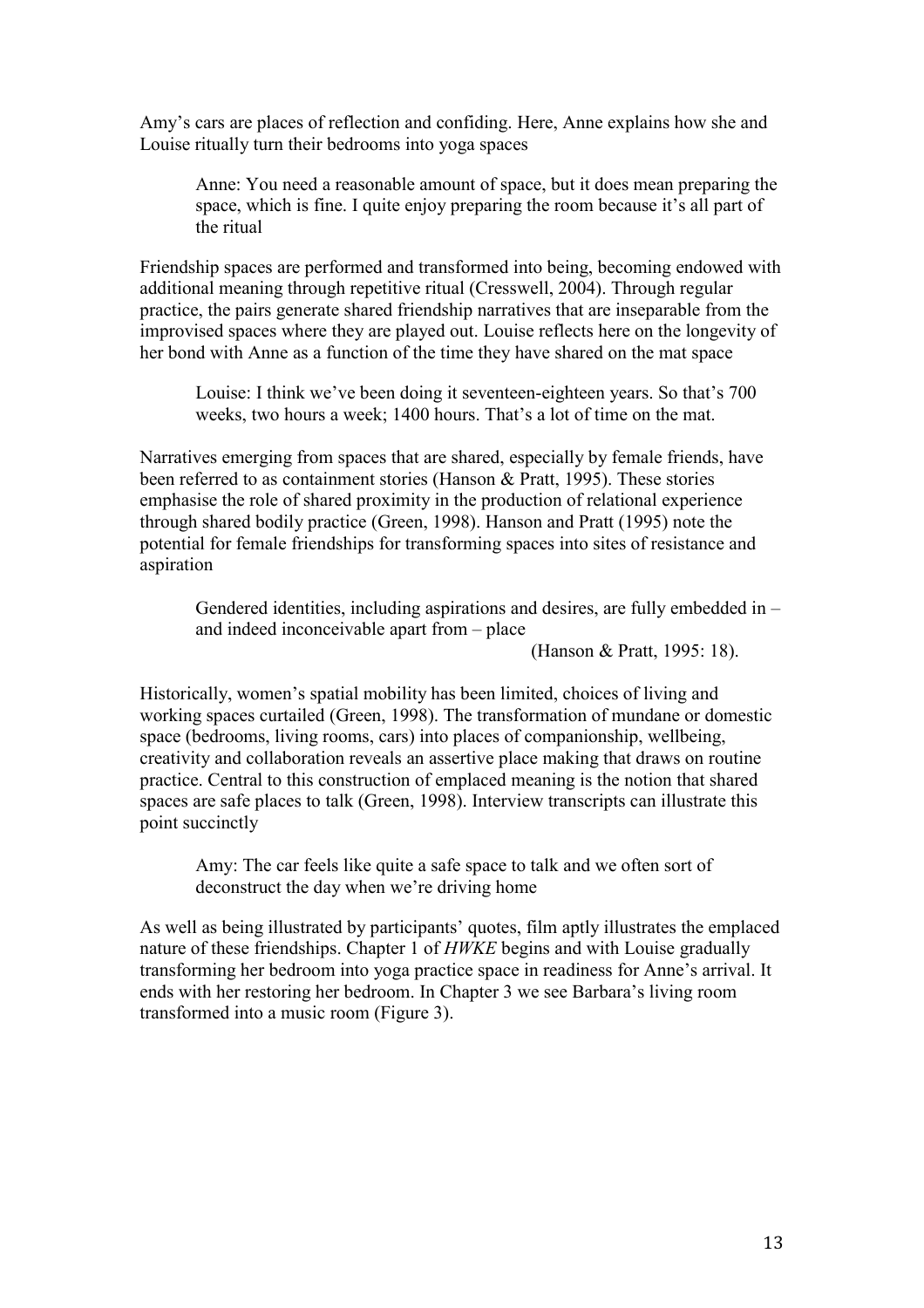

Figure 3 Barbara's living room is transformed into a rehearsal space

The film's soundtrack further demonstrates the importance of acoustic spaces for strengthening bonds. Sound adds an acoustic, contextual layer to the experiences of friendship. Listen, for example, to the intense pranayama (breathing) that fills the room and provides the constant soundtrack to Louise and Anne's friendship (Chapter 1). Listen to the teacher calling the Scottish dance and the dancers' steps (Chapter 3). Listen to the radio, the windscreen wipers (Chapter 2) and whirring of bicycle wheels (Chapter 4) that are the soundtracks for Amy, Laura, Andrew and Zara.

### **4. Conclusions and discussion**

We have explored friendship using methods incorporating the ethics of friendship (Tillmann-Healy 2001). In using film, we have intended to show friendship bonds through image, sound, embodiment and emplaced context - as well as talk. These strategies enabled the collection of rich, multisensory data that have highlighted four themes. It is argued here that the present research has shown friendships to be practice-based, suffuse, routinized, and emplaced in nature. We argue that these themes highlight similarities between friendship and other practice-based, suffuse, routinized interpersonal relations, such as kinship and more institutional relations.

Out study resonances with the work of other researchers, including kin-based research of earlier anthropology, yet also raises further issues for the study of friendship itself. Our first theme, emphasizing friendship as a practice based phenomenon, takes us beyond Rawlins (1992) definition of friendship as primarily a means of support and care. Rather, like Tillman (2015), the friendships explored here depended on routine activity. Other researchers have noted varying levels of friendship, from simple, single activity bonds, to multi-stranded relationship (Heaphy & Davies, 2012, Shepard 2014). The suffuse nature of the bonds we explored (our second theme) illustrates friendship as being multi-stranded. However, we acknowledge that this may have been partly due to our recruiting of pairs of friends through our connections with wider organizations (musical, voluntary, occupational). Likewise, the routinized (weekly or daily) meetings that these groups involve may have led to our finding about the routine nature of friendship bonds (theme three), and in turn to neglect another characteristic of friendship that has been noted elsewhere; namely, its sporadic, life-event based nature (Cherry, 1996), or indeed its relationship with specific causes or activist campaigns (Shepard, 2014). Of all the four themes yielded by our exploration of friendship bonds, the fourth, concerning spaces of friendship, is perhaps the one which has been less well researched in previous friendship studies. We learned that our predominantly female friendship pairs transformed spaces (often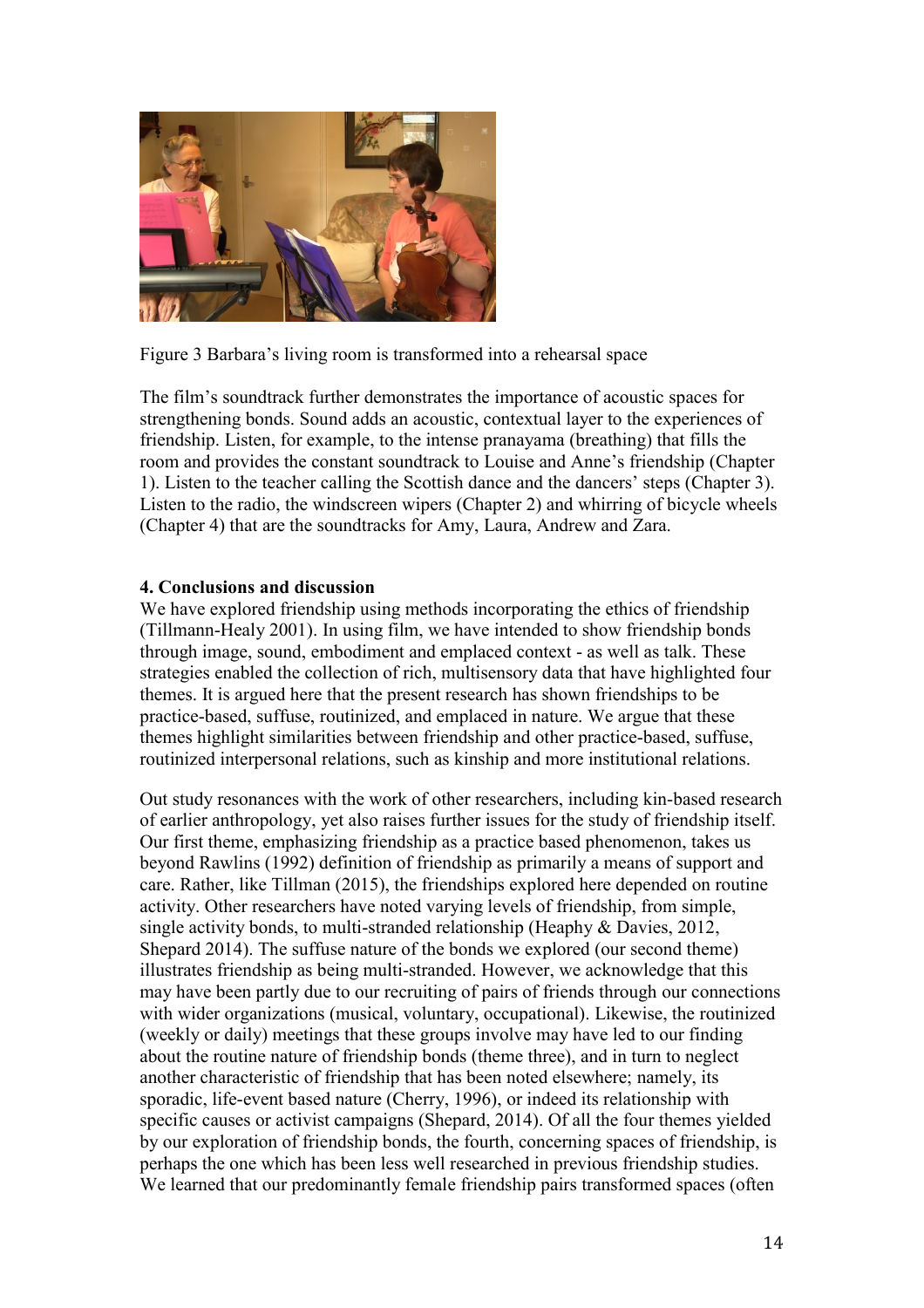physically) into places of affiliation where bonds were enacted. Friendship itself emerges here as a way of endowing spaces with meaning. In this sense, dynamic practices (yoga, dance, driving), transform spaces into sites if meaning and empowerment (Cresswell, 2004). It would be interesting for future researchers to explore the emplaced nature of male friendship, and whether such similar transitions are common or required. Equally, it would be interesting to develop the work of Bunsell (2013), who used ethnographic methods to explore the disputed spaces of shared gender gymnasia in relation to female bodybuilder identities. We could ask how shared gender spaces relate to the formation of friendships.

Turning now to the method, we argue that filmed friendship ethnography brings three additional attributes to the project, all of which are suited to the study of friendship.

Firstly, working with participants who were known to the lead researcher has enabled access to shared, equal status friendship practices that enhanced exploration of the central element of the research; friendship. Thus, the fieldwork was conducted within and alongside the practices of hanging out, commuting, sharing food, enjoying music and doing voluntary work, all of which enabled the lead researcher to straddle boundaries that might otherwise have separated him from his participants' everyday routines. Working with familiars certainly facilitated a level of rapport and acceptance that would have been more challenging to achieve, had such familiarity been absent.

Secondly, we argue that combining friendship and fieldwork brings benefits for research participants since it infuses fieldwork with the reciprocal ethic of friendship, rather than requiring participants to give up time and provide data without any intrinsic reward. Through their engagement in friendship ethnography, participants can come to be heard, known, understood, in ways that can be beneficial to all concerned. Engagement in long-term friendship-ethnography can yield new ways of thinking, feeling and relating that can lead to deepening understanding of one's own relationships and practices. Here Anne reveals how she benefited from the research experience

Anne: It was really interesting to see myself practising yoga, so in terms of the finished result it was really lovely to see it and I really like the way you did it

Amy here explains how she benefitted from taking part in research

Amy: As participants in research we often don't have an opportunity to meet the researchers running the research project, and sometimes never see the finished paper or findings. With this project, I knew exactly how my partnership would contribute to the overall project and how the findings would be disseminated. I think (the researcher's) presence actually enabled me to relax and act naturally- it was fitting that a film about friendship was being researched by my friend

Thirdly, the use of ethnographic film enables the dissemination of research outputs to a wider audience. By producing a documentary film about friendship bonds and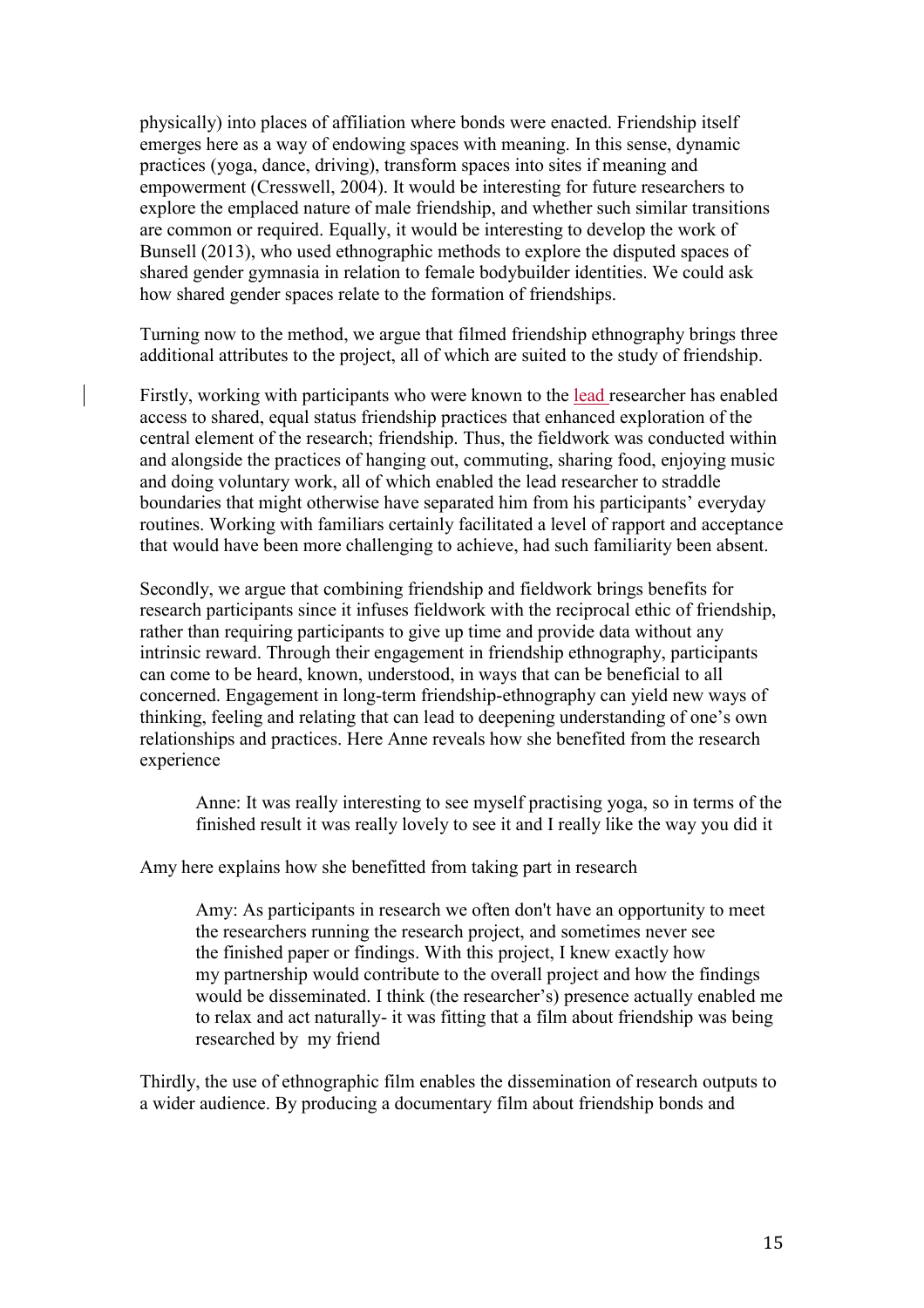practices, the authors have been able to reach a wider public<sup>1</sup> with the work, than would have been possible had the work been exclusively disseminated in print. At a recent public screening the following audience feedback suggested that the film provided a way a knowing that can supplement more traditional academic outputs

"It captured well the intimacy of friendship and the variety of friendships we have"

"Very much demonstrated the power of ethnographic film making in social science research"

"I'm delighted to see ethnographic filmmaking being useful to psychology" - Anonymous audience feedback (2015)

To conclude, we consider potential limitations facing the ethnographic researcher who conducts fieldwork within the context of the ethics of friendship.

Firstly, whilst striving to maintain existing friendship relationships there remains a professional obligation to offer a full account to participants. Such pitfalls are characteristic of the more equal power balance that exists in friendship ethnography, compared with more traditional fieldwork methods. The equity of power and heightened reciprocity of friendship ethnography are exemplified by an obligation to return outputs to the participants for critique. Tillman (2015), in her research with LGBT communities, took her writings back to her community of study for comment. Likewise, during the making of *HWKE,* friendship pairs were offered the opportunity to attend formative screenings and offer feedback, yielding edits to the film. Treating participants with the ethic of friendship, an ethics of care involves listening to suggestions and concerns with a high degree of compassion.

Second, we note the challenge of maintaining two modes of communication (researcher and friend). Negotiating boundaries is part of all human relations, including research related-based ones (Frank, 2005). Keeping too much distance can compromise rapport. Too much proximity can endanger the research by producing a merger with a participant. Historically, researchers and participants in social science have been knottily entangled (Powdermaker, 1970). Indeed, the very claim of a researcher to investigate and write about an 'other' person is to deny, rather than engage with, hyphens of inter-subjectivity that bind us all together. We argue here that it is beneficial to acknowledge and work this hyphen by stepping across the line that divides us from our research participants. We concur with Fine (1998), who argues that operating overtly across boundaries between researchers and participants yields rich data.

Total commonality of experience between researcher and researched can never be achieved, even within friendships (Allen-Collinson, 2012). However, when an appropriate balance is achieved the friendship ethnography method can potentially challenge hierarchical separations between researchers and participants (Tillman-Heally, 2003), facilitate dialogic research relationships (Simon, 2013), and produce rich data in an atmosphere of empathy and reciprocity. In this paper, the existing

 $\overline{\phantom{a}}$ 

<sup>1</sup> *How We Know Each Other* was screened as part of the UK Economic Social Research Council Festival of Social Science in, in Manchester, England, November 2015, and at *Days of Ethnographic Film,* Ljubljana, Slovenia, March 2017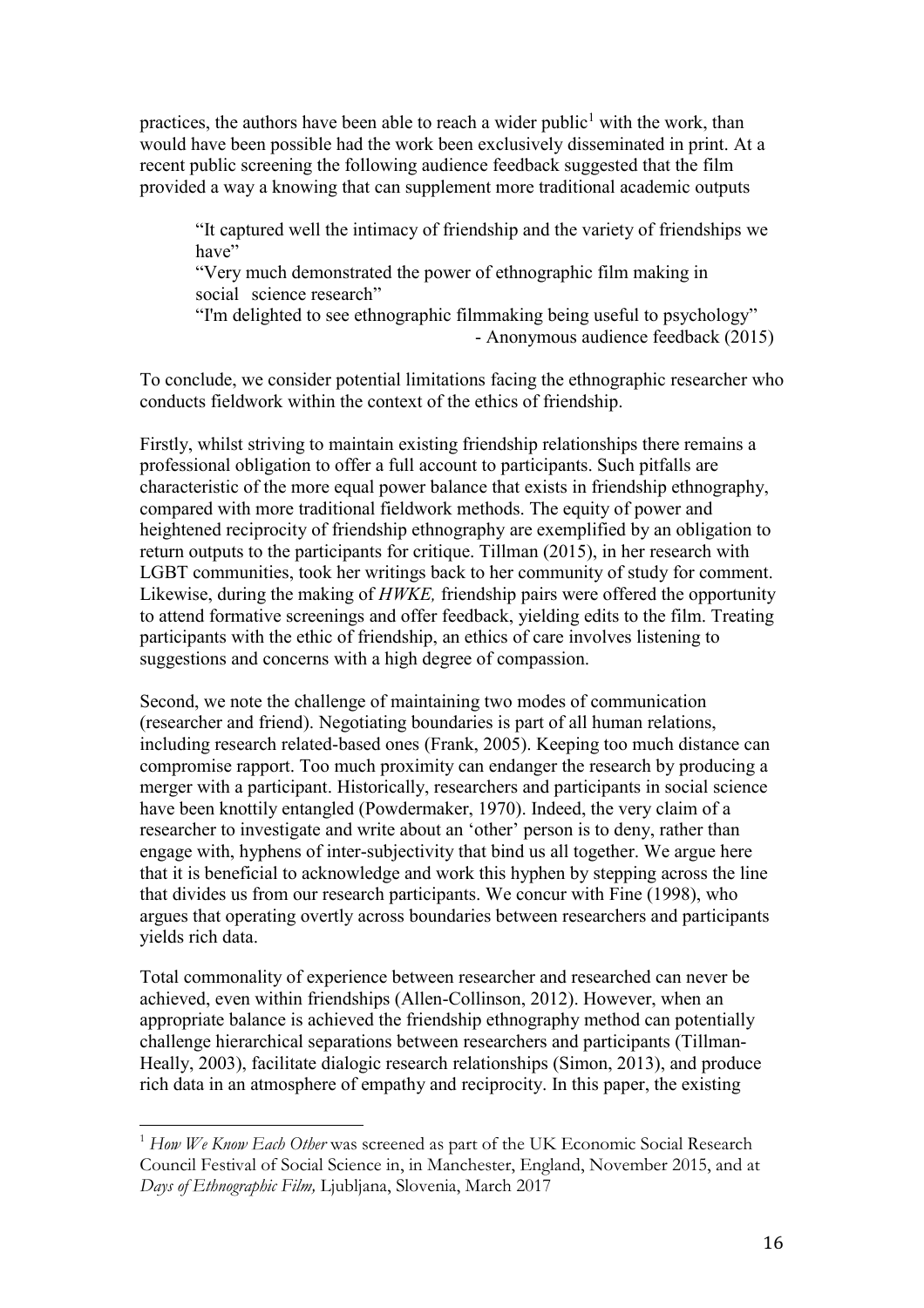friendships between the researcher and friend-participants (still ongoing) arguably produced a valuable, widely accessible output, in the form of a publically available film. We argue here that our research project contributes to the existing body of friendship research (Cherry's (1996, Tillman-Healy, 2001, Owton & Allen-Collinson, 2014, Shepard, 2015) in that by exploring friendship practices amongst friends, and engaging with these practices using interviews and film, we are able to build an emplaced, multisensory portrait of inter-subjectivities from a position that is located within those entanglements, amidst an ethic of care.

#### References

Ager M (1996) *The Professional Stranger An Informal Introduction to Ethnography*, London: Academic Press

Appadurai A (1986*) The Social Life of Things: Commodities in Cultural Perspective*. London: Cambridge University Press Anderson D (2001) *Losing friends*. London: Social Affairs Unit.

Angrosino M (1998) *Opportunity House: Ethnographic Stories of Mental Retardation.* Walnut Creek CA: Alta Mira Press.

Bakhtin M (1986), *Speech Genres and Other Late Essays*. Austin, TX: University of Texas Press

Beer, B & Gardner D (2015) Friendship, Anthropology of. In: James D. Wright (editor-in-chief), International Encyclopedia of the Social & Behavioral Sciences, 2nd edition, Vol 9. Oxford: Elsevier. pp. 425–431.

Braun V & Clarke V (2006). Using thematic analysis in psychology. *Qualitative research in psychology*, *3*(2), 77-101

Bunsell, T. (2013), *Strong & Hard Women:* London: Routledge Butler T (2006) A Walk of Art: The potential of the sound walk as practice in cultural geography *Social and Cultural Geography* 7 889-908 Butler T (2007) Memoryscape: How audio walks can deepen our sense of place by integrating art, oral history and cultural geography *Geography Compass* 1 360–372 Carrier J (1999) People who can be friends: selves and social relationships. In: Bell, S., Coleman, S. (Eds.), *The Anthropology of Friendship*. Berg, Oxford, pp. 21–38.

Coleman S (2010) Making friendship impure: some reflections on a (still) neglected topic. In: Desai, A., Killick, E. (Eds.), *The Ways of Friendship: Anthropological Perspectives.* Berghahn, Oxford, pp. 197–205.

Desai A Killick E (Eds.), 2010. *The Ways of Friendship: Anthropological Perspectives.* Berghahn, Oxford.

Cherry K (1996) Ain't No Grave Deep Enough. *Journal of Contemporary Ethnography* 25(1): 22-57.

Cresswell T (2004) *Place: A Short Introduction*. London: Blackwell.

Etherington K (2007) Ethical Research in Reflexive Relationships. *Qualitative Inquiry* 13(5): 599-616.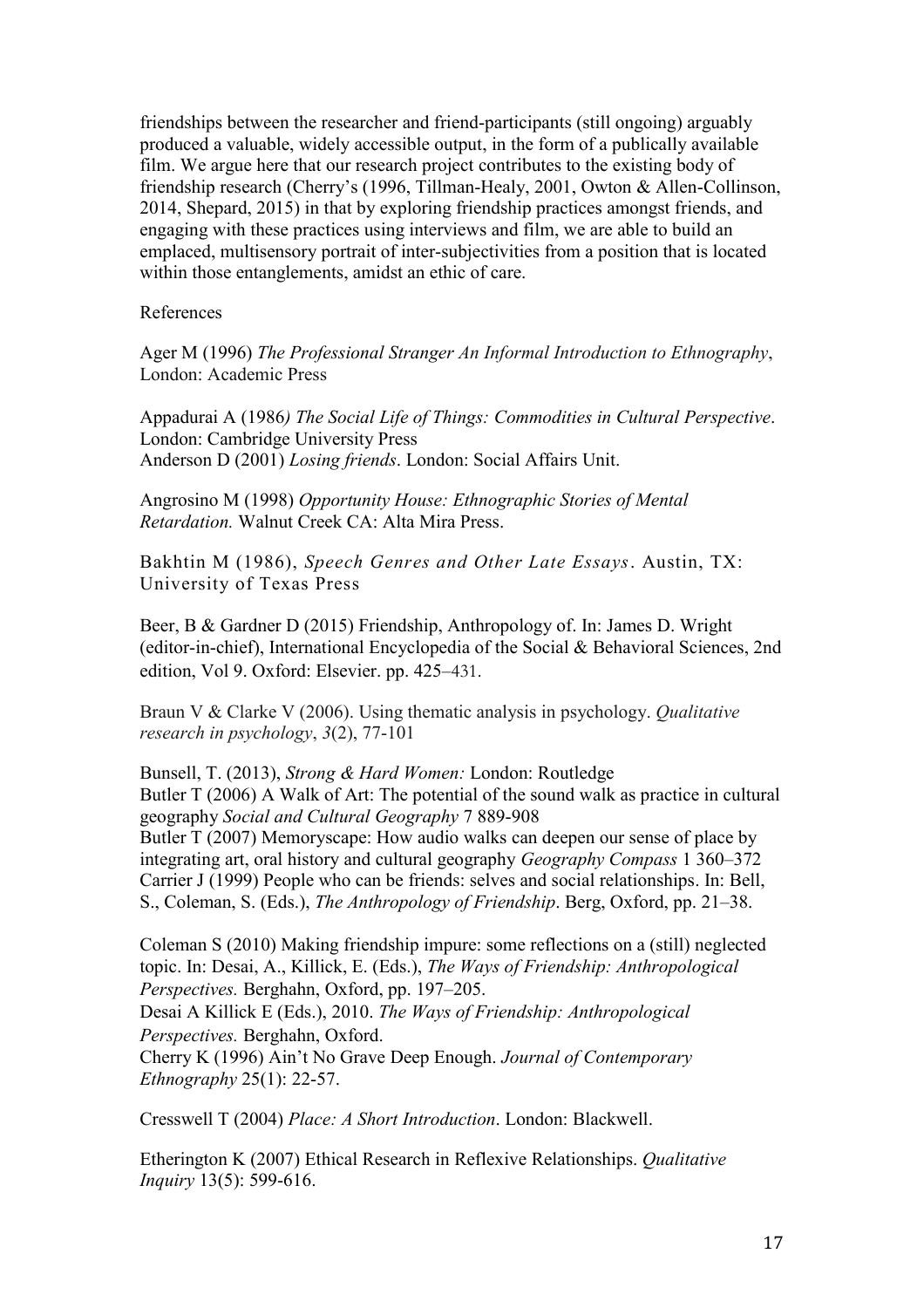Fausto C (2012) The friend, the enemy, and the anthropologist: hostility and hospitality among the Parakanã (Amazonia, Brazil). *Journal of the Royal Anthropological Institute* 18 (1), 196–209.

Fine M (1998) Working the Hyphens: Reinventing Self and Other. In Denzin N and Lincoln Y (2003) *The Landscape of Qualitative Research: Theories and Issues*. Thousand Oaks: Sage

Firth R (1999) Preface. In: Bell, S., Coleman, S. (Eds.), *The Anthropology of Friendship.* Berg, Oxford, pp. xi–xv.

Frank A (2005) What Is Dialogical Research and Why Should We Do It?. *Qualitative Health Research* 15 (7): 964–74.

Geertz C (1973) *The Interpretation of Cultures.* NY: Basic.

Gilligan C (2008) Moral Orientation and Moral Development. In Bailey A and Cuomo C (eds.) *The Feminist Philosophy Reader*. New York: McGraw-Hill, 46-57

Green E (1998) Women Doing Friendship: an analysis of women's leisure as a site of identity construction, empowerment and resistance. *Leisure Studies* 17(3) 171-185. Hanson, S, and Pratt, G, 1995, *Gender, Work and Space*. London: Routledge.

Haraway D (1988) Situated Knowledges: The Science Question in Feminism and the Privilege of Partial Perspectives. *Feminist Studies* 4 (13) 575–599.

Harper D (2002) Talking about pictures: a case for photo elicitation. *Visual Studies* 17(1) 13-26.

Heaphy B and Davies K (2012) Critical Friendships. *Families, Relationships and Societies* 1(3) 311–26.

Held V (2006) *The Ethics of Care: Personal, Political, Global*. Oxford: Oxford University Press.

Howes D (2005) *Empire of the Se*nses Oxford: Berg

Iversen R (2008) Getting Out in Ethnography; a seldom told story, *Qualitative Social Work*, Volume: 8 issue: 1, page(s): 9-26

Killick, E., 2009. Ashéninka amity: a study of social relations in an Amazonian society. *Journal of the Royal Anthropological Institute* 15 (4), 701–718.

Langdridge D (2013) *Introduction to Research Methods and Data Analysis*, London: Pearson

Leyton E (1974*) The Compact: Selected Dimensions of Friendship*. Institute of Social and Economic Research, Memorial University of Newfoundland, Canada (Orig, 1970. Humanities  $6(2)$ ).

Marshall, M (1977) The nature of nurture. *American Ethnologist* 4 (4), 643–662. MacDougall D (2006) *The Corporeal Image: Film, Ethnography and The Senses.* Princeton: Princeton.

Owton H and Allen-Collinson J (2014) Close But Not Too Close: Friendship as Method(ology) in Ethnographic Research Encounters. *Journal of Contemporary Ethnography* 43(3): 283-305.

Pahl, R (2000) *On Friendship.* Cambridge: Polity Press

Pahl R and Spencer L (2004) Personal communities: not simply families of "fate"or "choice"'. *Current Sociology* 52(2): 199–221.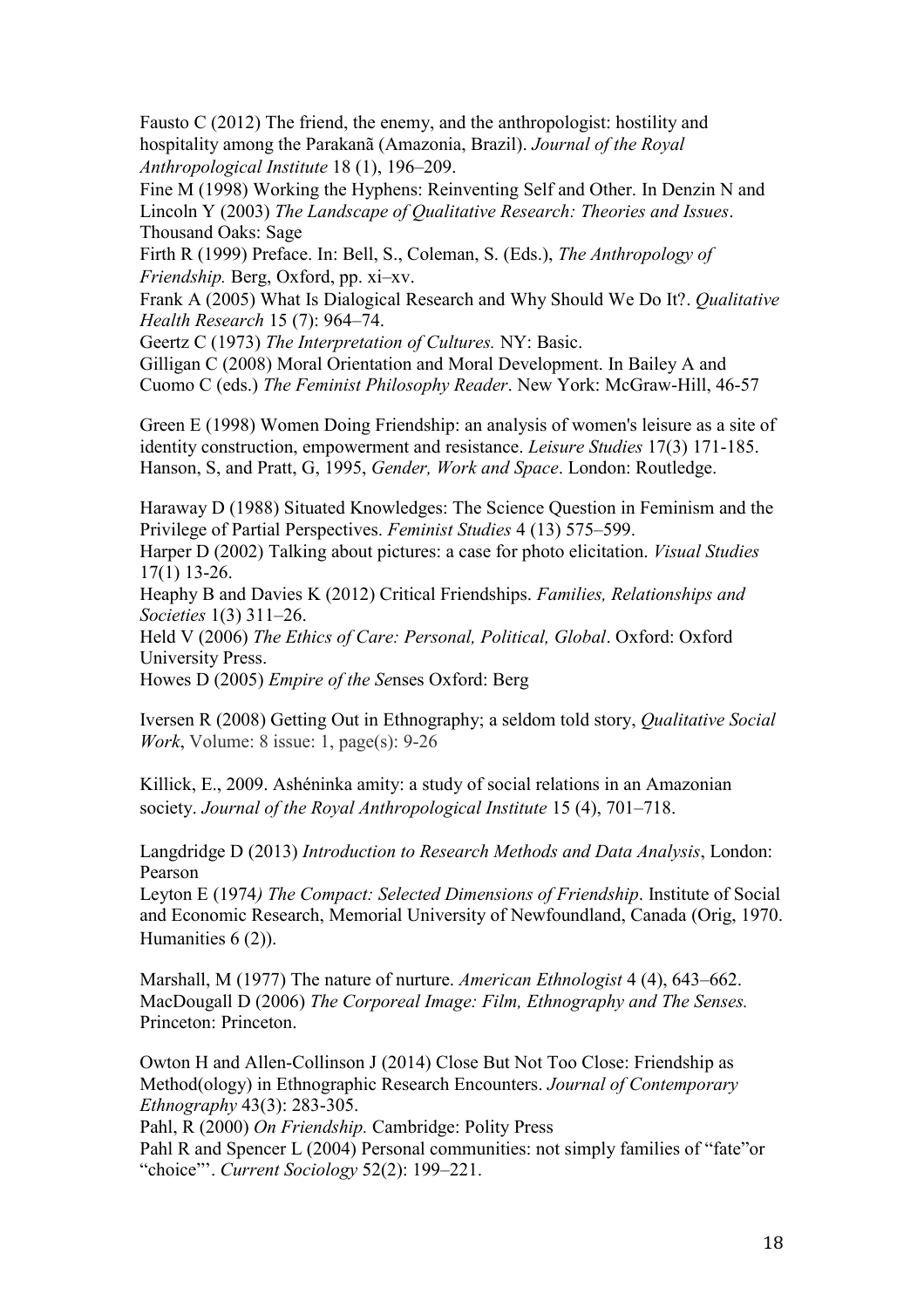Paine, R (1974) In: Layton, E. (Ed.), *The Compact: Selected Dimensions of Friendship*. Institute of Social and Economic Research, Memorial University of Newfoundland, Canada

Pink S (2007) *Doing Visual Anthropology.* London: Sage.

Pink S (2008) An urban tour: the sensory sociality of ethnographic placemaking. *Ethnography*, 9 (2)175-196.

Pitt-Rivers J (1973) *The kith and the kin*. In: Goody, J. (Ed.), *The Character of Kinship* Cambridge University Press, Cambridge.

Powdermaker H (1967) *Stranger and Friend: The Way of an Anthropologist*, London: Norton

Pratt M (1992) *Fieldwork in Common Places* In Clifford J and Marcus G (1992). *Writing Culture.* California: University of California Press.

Rawlins W (1992) *Friendship Matters*: *Communication, Dialectics, and the Life Course.* New York: Aldine de Gruyter.

Rivoal I and Salazar N (2013) Contemporary ethnographic practice and the value of serendipity. *Social Anthropology* [21\(2\):](http://onlinelibrary.wiley.com/doi/10.1111/soca.v21.2/issuetoc) 178–185.

Roseneil S and Budgen S (2004) Editorial Introduction: Beyond the Conventional Family. *Current Sociology* 52 (2) 127-134.

Shepard B (2014) *Community projects as social activism: From direct action to direct services*, Thousand Oaks, CA: Sage

Simon G (2013), Relational Ethnography: Writing and Reading in Research Relationships. *Forum Qualitative Sozialforschung/Forum: Qualitative Social Research* 14(1): 1–13.

Silver A (1989) Friendship and trust as moral ideals: an historical approach. *European Journal of Sociology* 30 (2), 274–297.

Spradley J (1979) *The Ethnographic Interview*, London

Tillman-Healy L (2001) *Between gay and straight: understanding friendship across sexual orientation.* Walnut Creek: Alta Mira.

Tillmann L (2015) Friendship as Method. In Tillmann L (ed.) *Solidarity: Friendship, Family, and Activism Beyond Gay and Straight*. New York: Routledge: 287-319.

Titchkosky T (2007) *Reading and Writing Disability Differently: The Textured Life of Embodiment*. Toronto: University of Toronto Press.

Werking K (1997), *We're Just Good Friends: Women and Men in Nonromantic Relationships.*New York: Guilford Press.

Whyte W (1993) *Street Corner Society: The Social Structure of an Italian Slum*. Chicago, IL: University of Chicago Press.

Winlow S and Hall S (2009) Living for the Weekend: Youth identities in North East England, *Ethnography* 10(1): 91–113